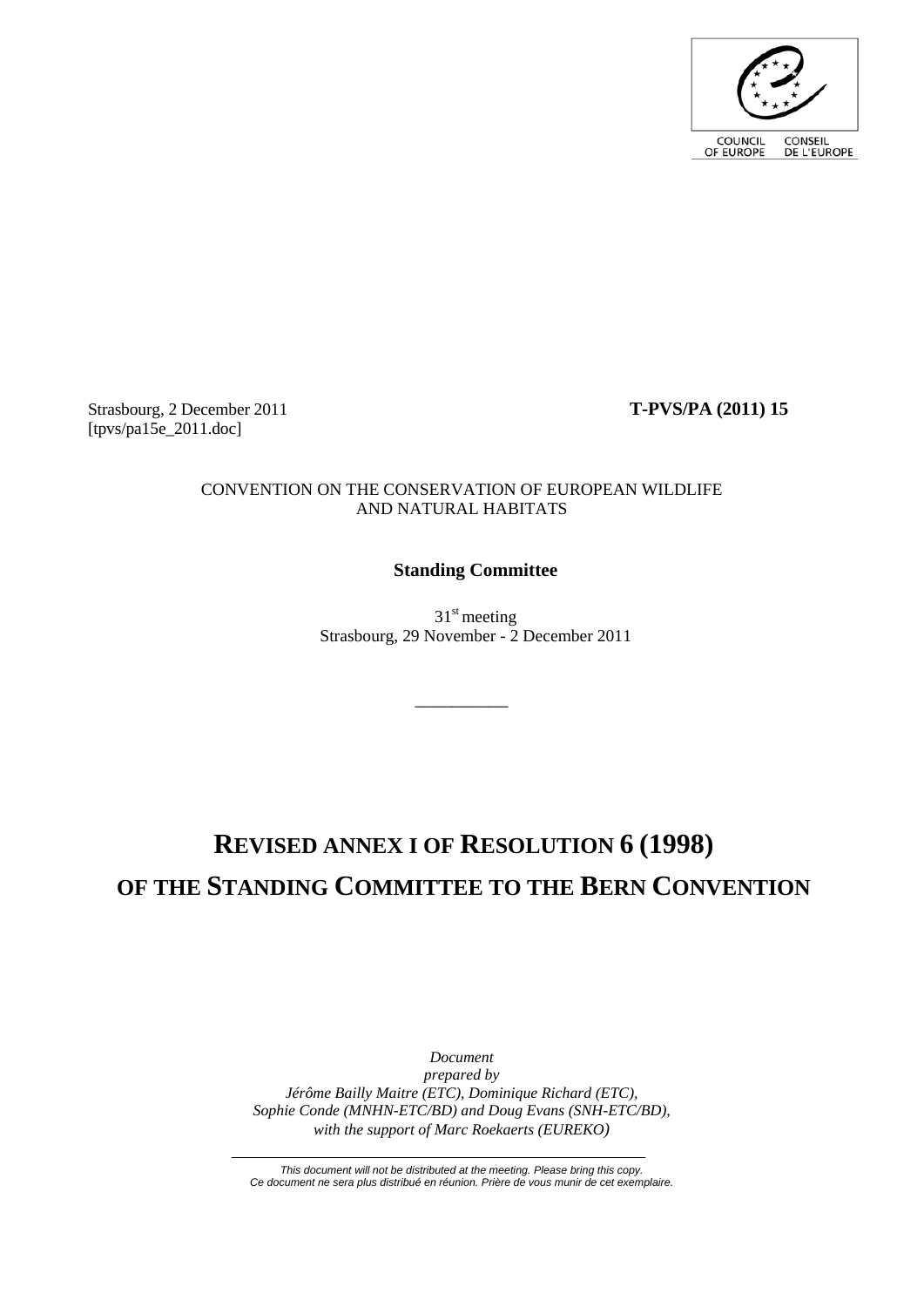### **REVISED APPENDIX 1: SPECIES REQUIRING SPECIFIC HABITAT CONSERVATION MEASURES ANNEXE 1 REVISÉE: ESPÈCES NÉCESSITANT DES MESURES SPÉCIFIQUES DE CONSERVATION DE L'HABITAT**

#### **PLANTS / PLANTES**

#### **PTERIDOPHYTA**

ASPLENIACEAE Asplenium adulterinum Milde Asplenium jahandiezii (Litard.) Rouy

BLECHNACEAE Woodwardia radicans (L.) Sm.

DICKSONIACEAE Culcita macrocarpa C. Presl

#### DRYOPTERIDACEAE

Diplazium sibiricum (Turcz. ex Kunze) Kurata Dryopteris corleyi Fraser-Jenk. Dryopteris fragans (L.) Schott

HYMENOPHYLLACEAE Trichomanes speciosum Willd.

### ISOETACEAE

Isoetes boryana Durieu Isoetes malinverniana Ces. & De Not.

### MARSILEACEAE

Marsilea batardae Launert Marsilea quadrifolia L. Marsilea strigosa Willd.

OPHIOGLOSSACEAE Botrychium simplex Hitchc. Ophioglossum polyphyllum A. Braun

### **GYMNOSPERMAE**

PINACEAE Abies nebrodensis (Lojac.) Mattei

### **ANGIOSPERMAE**

ALISMATACEAE Alisma wahlenbergii (Holmberg) Juz. Caldesia parnassifolia (L.) Parl. Luronium natans (L.) Raf.

AMARYLLIDACEAE Leucojum nicaeense Ard. Narcissus angustifolius Curt. Narcissus asturiensis (Jordan) Pugsley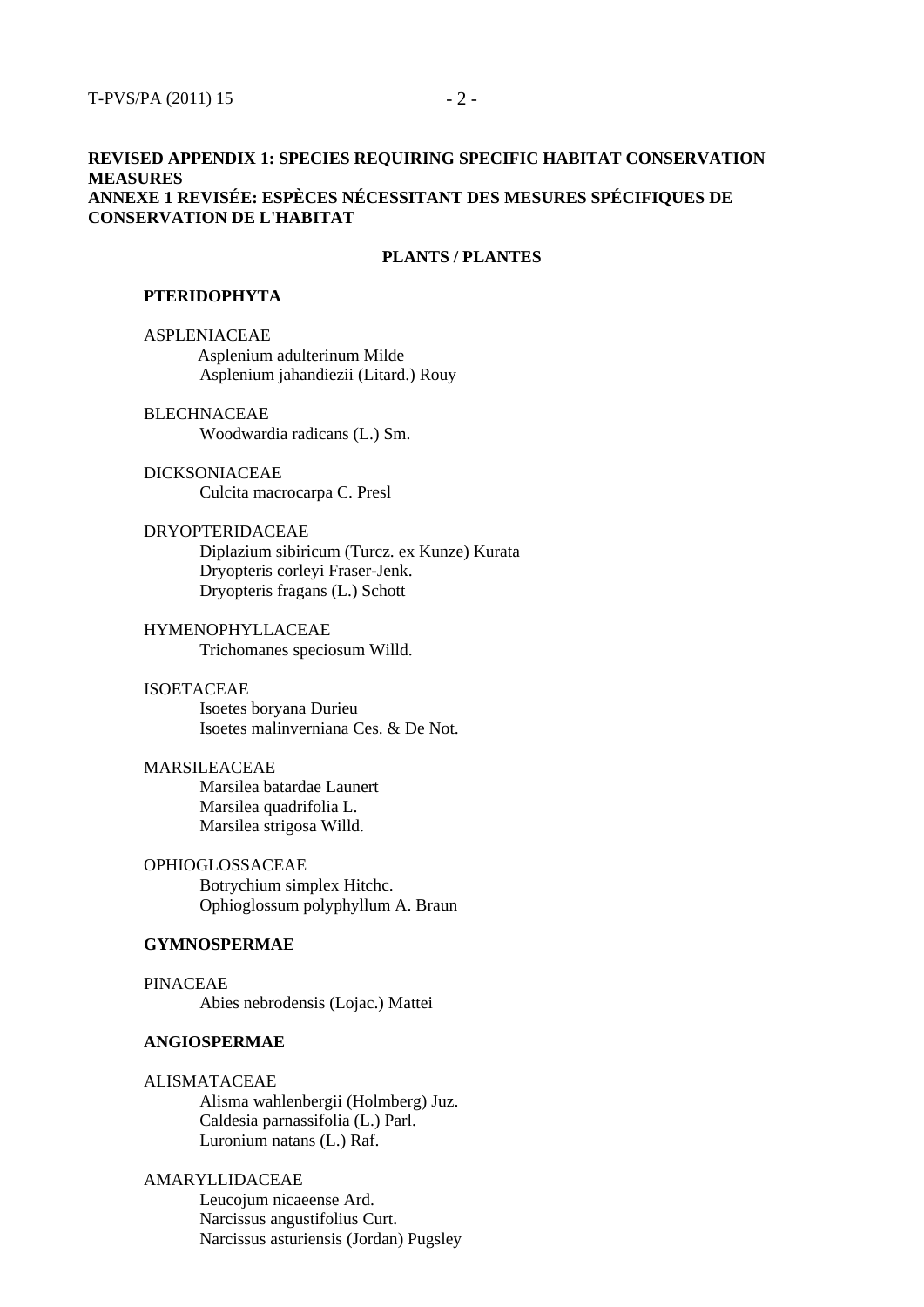Narcissus calcicola Mendonça Narcissus cyclamineus DC. Narcissus fernandesii G. Pedro Narcissus humilis (Cav.) Traub Narcissus nevadensis Pugsley Narcissus pseudonarcissus L. subsp. nobilis (Haw.) A. Fernandes Narcissus scaberulus Henriq. Narcissus triandrus L. subsp. capax (Salisb.) D. A. Webb. Narcissus viridiflorus Schousboe Sternbergia candida B.

### ARISTOLOCHIACEAE

Aristolochia samsunensis Davis

#### ASCLEPIADACEAE

Vincetoxicum pannonicum (Borhidi) Holub

#### BORAGINACEAE

Anchusa crispa Viv. Echium russicum J.F.Gemlin Lithodora nitida (H. Ern) R. Fernandes Myosotis lusitanica Schuster Myosotis rehsteineri Wartm. Myosotis retusifolia R. Afonso Onosma halophilum Boiss. & Heldr. Onosma polyphylla Lebed. Onosma proponticum Aznav. Onosma tornensis Javorka Omphalodes kuzinskyanae Willk. Omphalodes littoralis Lehm. Solenanthus albanicus (Degen & al.) Degen & Baldacci Symphytum cycladense Pawl.

### CAMPANULACEAE

Adenophora lilifolia (L.) Ledeb Asyneuma giganteum (Boiss.) Bornm. Campanula bohemica Hruby Campanula damboldtiana Campanula gelida Kovanda Campanula lycica Campanula romanica Savul. Campanula sabatia De Not. Campanula serrata (Kit.) Hendrych Campanula zoysii Wulfen Jasione crispa (Pourret) Samp. subsp. serpentinica Pinto da Silva Jasione lusitanica A. DC.

### CARYOPHYLLACEAE

Arenaria ciliata L. ssp. pseudofrigida Ostenf. & O.C. Dahl Arenaria humifusa Wahlenberg Arenaria nevadensis Boiss. & Reuter Arenaria provincialis Chater & Halliday Cerastium alsinifolium Tausch Cerastium dinaricum G.Beck & Szysz. Dianthus arenarius L. subsp. arenarius Dianthus arenarius subsp. bohemicus (Novak) O.Schwarz Dianthus cintranus Boiss. & Reuter subsp. cintranus Boiss. & Reuter Dianthus diutinus Kit.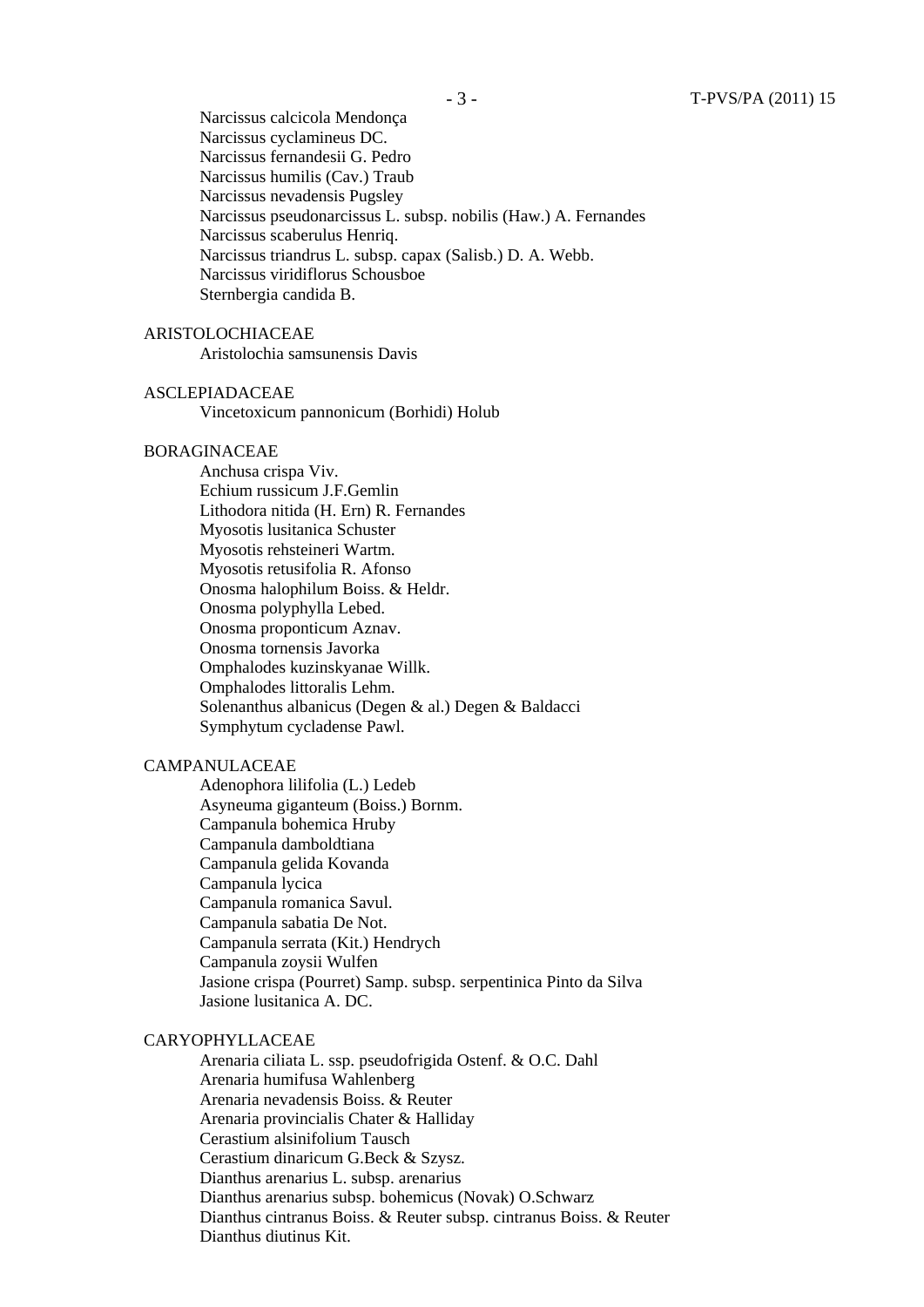Dianthus hypanicus Andrz. Dianthus lumnitzeri Wiesb. Dianthus marizii (Samp.) Samp. Dianthus moravicus Kovanda Dianthus nitidus Waldst. et Kit. Dianthus plumarius subsp. regis-stephani (Rapcs.) Baksay Dianthus rupicola Biv. Dianthus serotinus Waldst. et Kit. Dianthus urumoffii Stoj. et Acht. Gypsophila papillosa P. Porta Herniaria algarvica Chaudhri Herniaria latifolia Lapeyr. subsp. litardierei Gamis Herniaria lusitanica (Chaudhri) subsp. berlengiana Chaudhri Herniaria maritima Link Minuartia smejkalii Dvorakova Moehringia hypanica Grynj. et Klok. Moehringia jankae Griseb. ex Janka Moehringia lateriflora (L.) Fenzl. Moehringia tommasinii Marches. Moehringia villosa (Wulfen) Fenzl Petrocoptis grandiflora Rothm. Petrocoptis montsicciana O. Bolos & Rivas Mart. Petrocoptis pseudoviscosa Fernandez Casas Saponaria halophila Silene cretacea Fisch. ex Spreng. Silene furcata Rafin. ssp. angustiflora (Rupr.) Walters Silene hicesiae Brullo & Signorello Silene hifacensis Rouy ex Willk. Silene holzmanii Heldr. ex Boiss. Silene longicilia (Brot.) Otth. Silene mariana Pau Silene orphanidis Boiss. Silene rothmaleri Pinto da Silva Silene salsuginae Hub.-Mor. Silene sangaria Coode & Cullen Silene velutina Pourret ex Loisel.

### CHENOPODIACEAE

Bassia (Kochia) saxicola (Guss.) A. J. Scott Beta trojana Pamuk. apud Aellen Cremnophyton lanfrancoi Brullo et Pavone Microcnemum coralloides subsp. anatolicum Suaeda cucullata Aellen Salicornia veneta Pignatti & Lausi

#### CISTACEAE

Cistus palhinhae Ingram Halimium verticillatum (Brot.) Sennen Helianthemum arcticum (Grosser) Janch. Helianthemum alypoides Losa & Rivas Goday Helianthemum caput-felis Boiss. Tuberaria major (Willk.) Pinto da Silva & Rozeira

### COMPOSITAE

Achillea glaberrima Klok. Achillea thracica Velen. Anacyclus latealatus Hub.-Mor. Andryala levitomentosa (E. I. Nayardy) P. D. Sell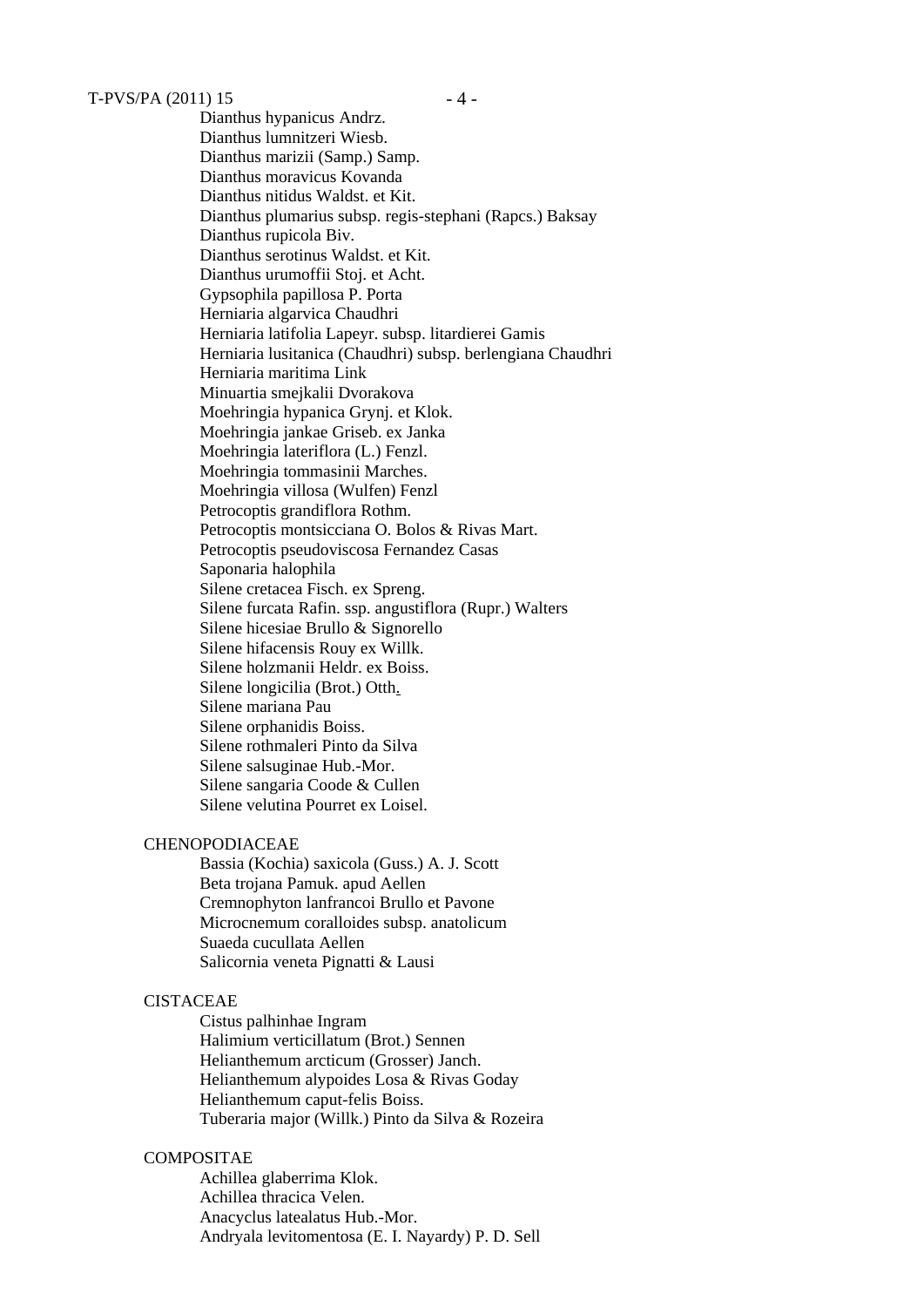Anthemis glaberrima (Rech. f.) Greuter Anthemis halophila Boiss. & Bal. Artemisia campestris L. subsp. bottnica A.N. Lundström ex Kindb. Artemisia granatensis Boiss. Artemisia laciniata Willd. Artemisia oelandica (Besser) Komaror Artemisia pancicii (Janka) Ronn. Aster pyrenaeus Desf. ex DC Aster sorrentinii (Tod) Lojac. Carduus myriacanthus Salzm. ex DC. Carlina onopordifolia Besser Centaurea akamantis Th Georgiades & G Chatzikyriakou Centaurea alba L. subsp. heldreichii (Halacsy) Dostal Centaurea alba L. subsp. princeps (Boiss. & Heldr.) Gugler Centaurea attica Nyman subsp. megarensis (Halacsy & Hayek) Dostal Centaurea balearica J. D. Rodriguez Centaurea borjae Valdes-Berm. & Rivas Goday Centaurea citricolor Font Quer Centaurea corymbosa Pourret Centaurea dubjanskyi Iljin. Centaurea gadorensis G. Blanca Centaurea hermannii F. Hermann Centaurea horrida Badaro Centaurea immanuelis-loewii Degen Centaurea jankae Brandza Centaurea kalambakensis Freyn & Sint. Centaurea kartschiana Scop. Centaurea lactiflora Halacsy Centaurea micrantha Hoffmanns. & Link subsp. herminii (Rouy) Dostál Centaurea niederi Heldr. Centaurea peucedanifolia Boiss. & Orph. Centaurea pinnata Pau Centaurea pineticola Iljin. Centaurea pontica Prodan & E. I. Nayardy Centaurea pseudoleucolepis Kleop Centaurea pulvinata (G. Blanca) G. Blanca Centaurea rothmalerana (Arènes) Dostál Centaurea tchihatcheffii Fich. & Mey Centaurea vicentina Mariz Cirsium brachycephalum Juratzka Crepis crocifolia Boiss. & Heldr. Crepis granatensis (Willk.) B. Blanca & M. Cueto Crepis pusilla (Sommier) Merxmüller Crepis tectorum L. subsp. nigrescens Dendranthema zawadskyi (Herb.) Tzvel. Erigeron frigidus Boiss. ex DC. Helichrysum melitense (Pignatti) Brullo et al Hymenostemma pseudanthemis (Kunze) Willd. Hyoseris frutescens Brullo et Pavone Jurinea cyanoides (L.) Reichenb. Jurinea fontqueri Cuatrec. Lagoseris purpurea (Willd.) Boiss. Lamyropsis microcephala (Moris) Dittrich & Greuter Leontodon microcephalus (Boiss. ex DC.) Boiss. Leontodon boryi Boiss. Leontodon siculus (Guss.) Finch & Sell Leuzea longifolia Hoffmanns. & Link Ligularia sibirica (L.) Cass.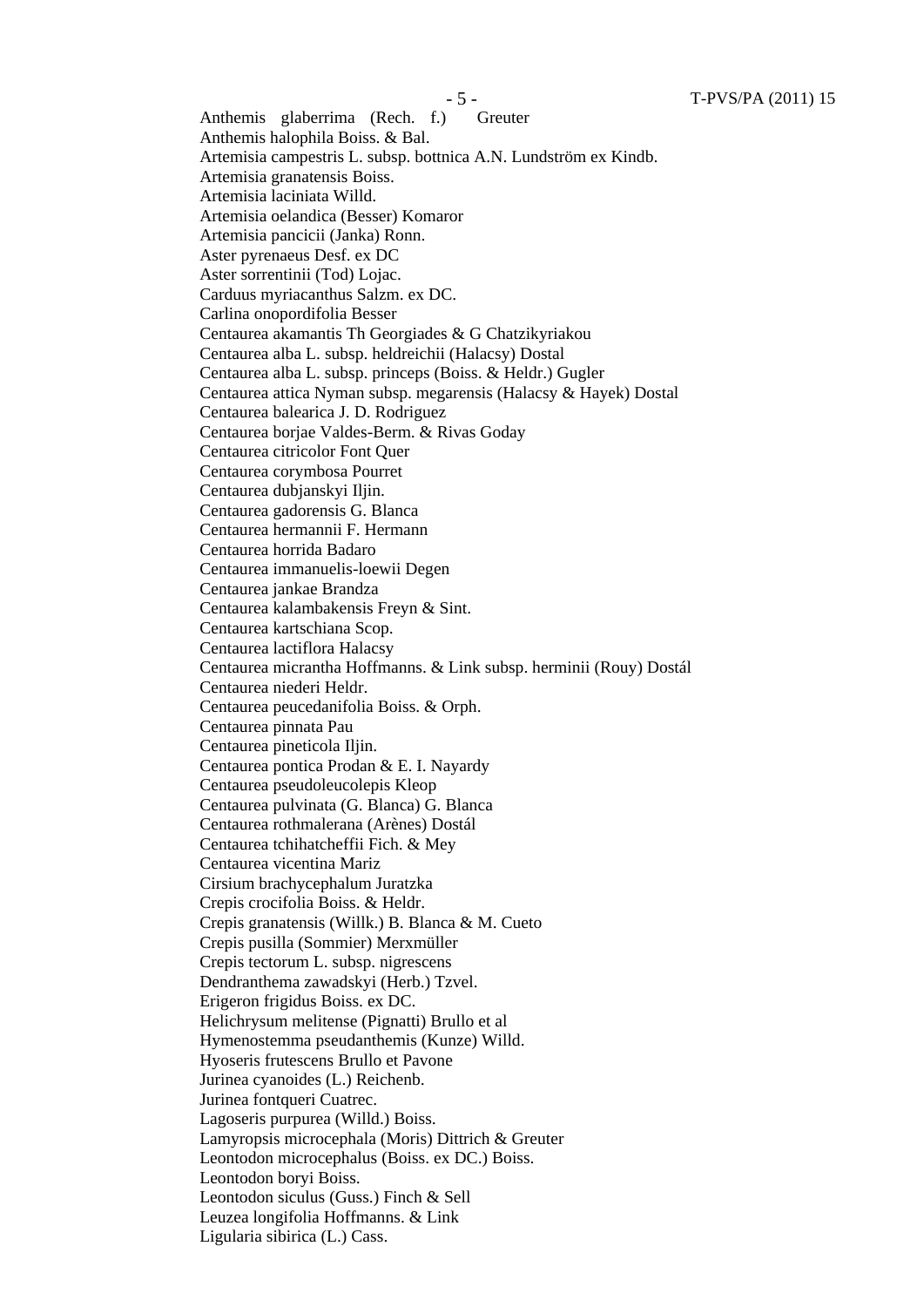#### Palaeocyanus crassifolius (Bertoloni) Dostal

Santolina impressa Hoffmanns. & Link Santolina semidentata Hoffmanns. & Link Saussurea alpina subsp. esthonica (Baer ex Rupr) Kupffer Senecio elodes Boiss. ex DC. Senecio jacobea L. subsp. gotlandicus (Neuman) Sterner Senecio nevadensis Boiss. & Reuter Serratula lycopifolia (Vill.) A.Kern Serratula tanaitica P. Smirn. Sonchus erzincanicus Matthews Tephroseris longifolia (Jacq.) Griseb et Schenk subsp. moravica

### **CONVOLVULACEAE**

Convolvulus argyrothamnus Greuter Convolvulus fernandesii Pinto da Silva & Teles Convolvulus pulvinatus Sa'ad

### **CRUCIFERAE**

Alyssum pyrenaicum Lapeyr. Arabis kennedyae Meikle Arabis sadina (Samp.) P. Cout. Arabis scopoliana Boiss Armoracia macrocarpa (Waldst. & Kit.) Kit. ex Baumg Biscutella neustriaca Bonnet Biscutella vincentina (Samp.) Rothm. Boleum asperum (Pers.) Desvaux Brassica glabrescens Poldini Brassica hilarionis Post Brassica insularis Moris Brassica macrocarpa Guss. Brassica sylvestris (l.) Mill. subsp. taurica Tzvel. Braya linearis Rouy Cochlearia polonica Frohlich Cochlearia tatrae Borbas Coincya rupestris Rouy Coronopus navasii Pau Crambe koktebelica (Junge) N. Busch. Crambe litwinonowii K. Gross. Crambe tataria Sebeok Diplotaxis ibicensis (Pau) Gomez-Campo Diplotaxis siettiana Maire Diplotaxis vicentina (P. Cout.) Rothm. Draba cacuminum Elis Ekman Draba cinerea Adams Draba dorneri Heuffel. Erucastrum palustre (Pirona) Vis. Erysimum pieninicum (Zapal.) Pawl. Iberis arbuscula Runemark Iberis procumbens Lange subsp. microcarpa Franco & Pinto da Silva Jonopsidium acaule (Desf.) Reichenb. Jonopsidium savianum (Caruel) Ball ex Arcang. Lepidium turczaninowii Lipsky. Rhynchosinapis erucastrum (L.) Dandy ex Clapham subsp. cintrana (Coutinho) Franco & P. Silva (Coincya cintrana (P. Cout.) Pinto da Silva) Schivereckia podolica (Besser) Andrz. Sisymbrium cavanillesianum Valdes & Castroviejo Sisymbrium supinum L.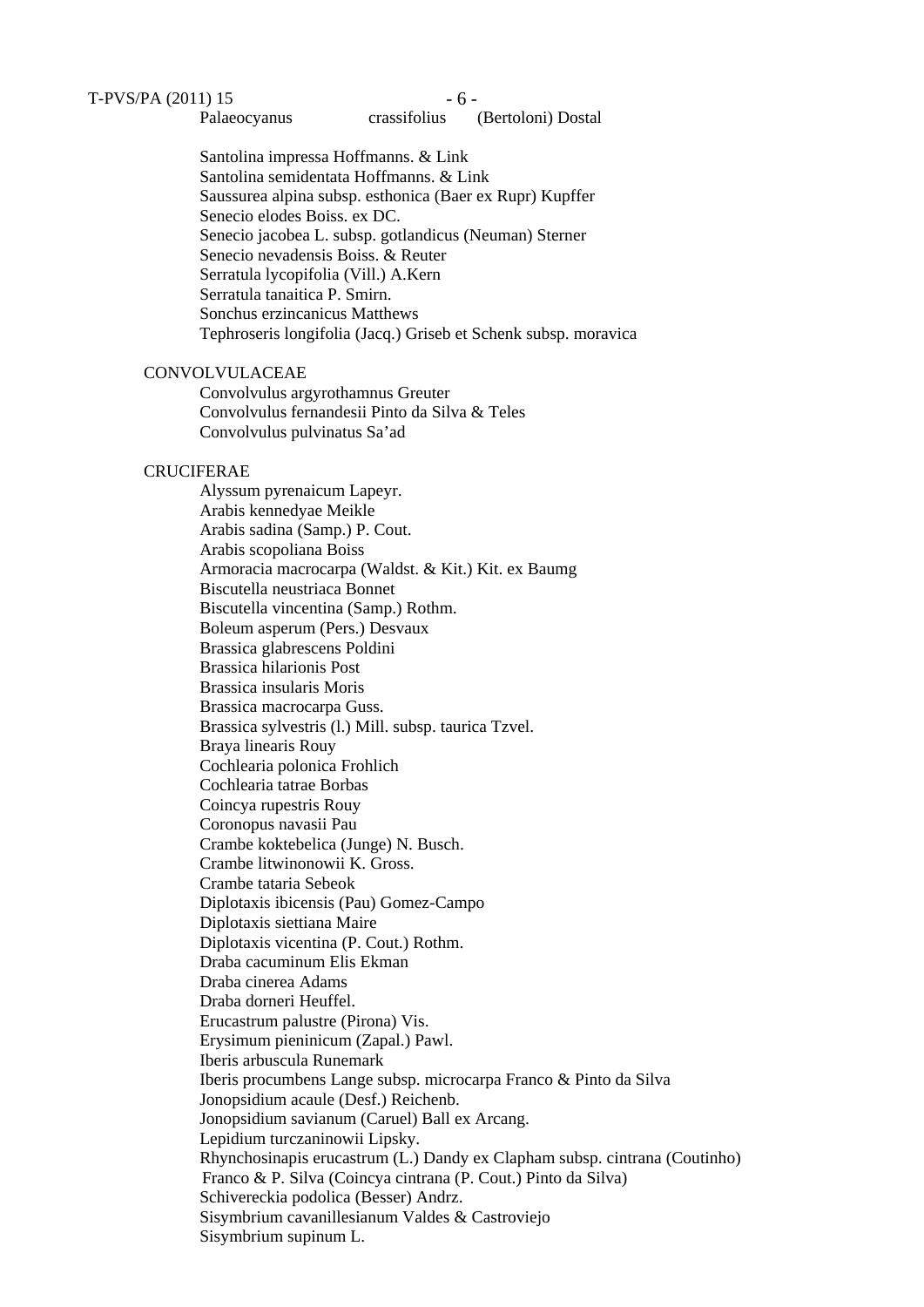Thlaspi cariense Thlaspi jankae A.Kern.

#### CYPERACEAE

Carex holostoma Drejer Carex panormitana Guss. Eleocharis carniolica Koch

### DIOSCOREACEAE

Borderea chouardii (Gaussen) Heslot

### DIPSACACEAE

Dipsacus cephalarioides

#### DROSERACEAE

Aldrovanda vesiculosa L.

### ELATINACEAE

Elatine gussonei (Sommier) Brullo *et al.*

#### ERICACEAE

Rhododendron luteum Sweet Vaccinium arctostaphylos L.

### EUPHORBIACEAE

Euphorbia margalidiana Kuhbier & Lewejohann Euphorbia transtagana Boiss.

#### GENTIANACEAE

Centaurium rigualii Esteve Centaurium somedanum Lainz Gentianella bohemica Skalicky Gentiana ligustica R. de Vilm. & Chopinet Gentianella anglica (Pugsley) E. F. Warburg

#### GERANIACEAE

Erodium astragaloides Boiss. & Reuter Erodium paularense Fernandez-Gonzalez & Izco Erodium rupicola Boiss.

### GLOBULARIACEAE

Globularia stygia Orph. ex Boiss.

### GRAMINEAE

Arctagrostis latifolia (R. Br.) Griseb. Arctophila fulva (Trin.) N. J. Anderson Avenula hackelii (Henriq.) Holub Bromus grossus Desf. ex DC. Bromus psammophilus Calamagrostis chalybaea (Laest.) Fries Cinna latifolia (Trev.) Griseb. Coleanthus subtilis (Tratt.) Seidl Eremopoa mardinensis Festuca brigantina (Markgr.-Dannenb.) Markgr.-Dannenb. Festuca duriotagana Franco & R. Afonso Festuca elegans Boiss. Festuca henriquesii Hack. Festuca summilusitana Franco & R. Afonso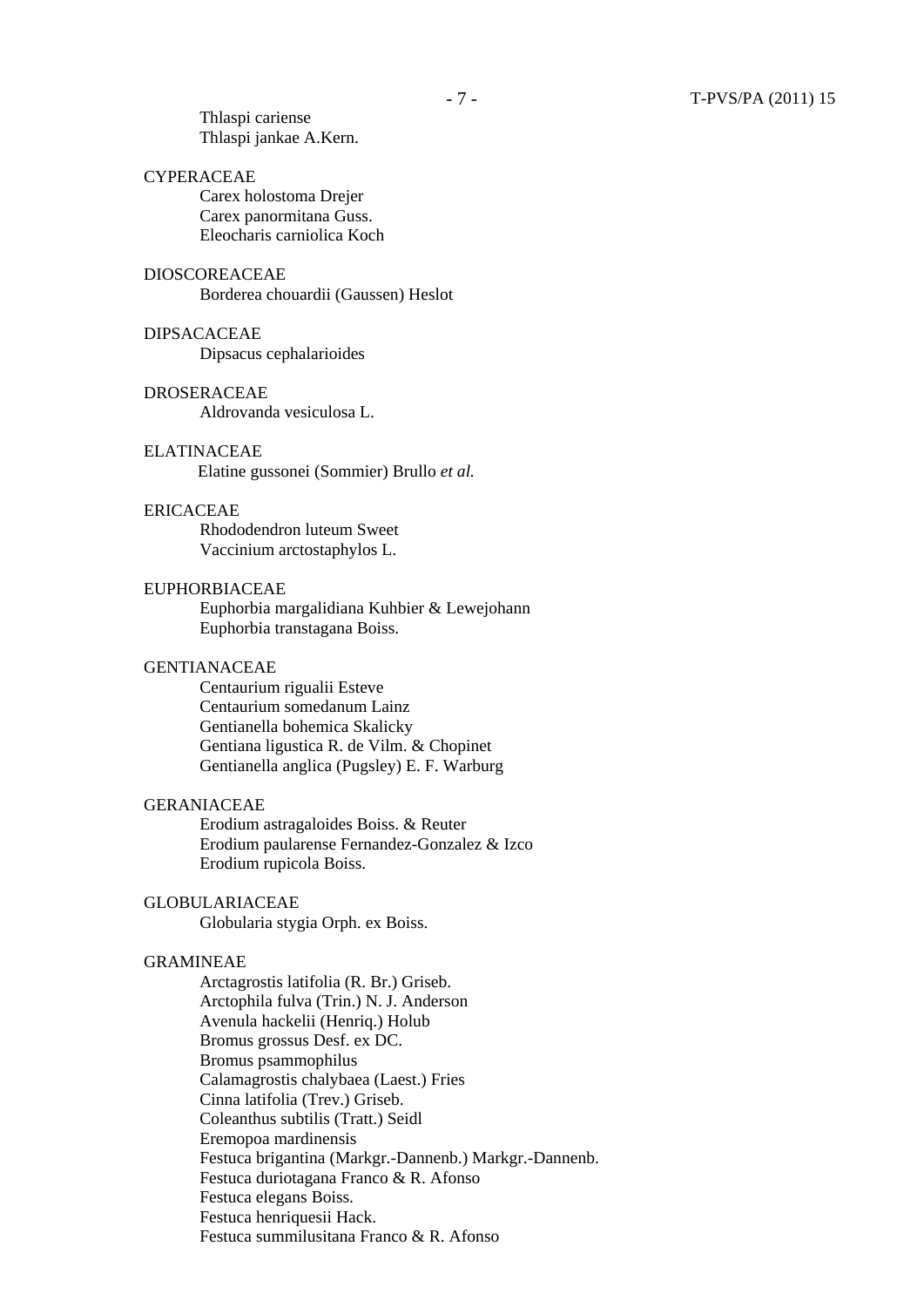Gaudinia hispanica Stace & Tutin

Holcus setiglumis Boiss. & Reuter subsp. duriensis Pinto da Silva Micropyropsis tuberosa Romero - Zarco & Cabezudo Poa granitica Br.- Bl. Poa riphaea (Ascherson et Graebner) Fritsch Pseudarrhenatherum pallens (Link) J. Holub Puccinellia phryganodes (Trin.) Scribner + Merr. Puccinellia pungens (Pau) Paunero Stipa austroitalica Martinovsky Stipa bavarica Martinovsky & H. Scholz Stipa danubialis Dihoru & Roman Stipa styriaca Martinovsky Stipa syreistschikowii P. Smirn. Stipa veneta Moraldo Stipa zalesskii Wilensky Trisetum subalpestre (Hartman) Neuman

### GROSSULARIACEAE

Ribes sardoum Martelli

#### HIPPURIDACEAE

Hippuris tetraphylla L. Fil.

### HYPERICACEAE

Hypericum aciferum (Greuter) N.K.B. Robson Hypericum salsugineum

#### IRIDACEAE

Crocus abantensis Crocus cyprius Boiss. et Kotschy Crocus hartmannianus Holmboe Gladiolus palustris Gaud. Iris aphylla L. subsp. hungarica Hegi Iris humilis Georgi subsp. arenaria (Waldst. et Kit.) A.et D.Löve

### JUNCACEAE

Juncus valvatus Link Luzula arctica Blytt #

#### LABIATAE

Dracocephalum austriacum L. Micromeria taygetea P. H. Davis Nepeta dirphya (Boiss.) Heldr. ex Halacsy Nepeta sphaciotica P. H. Davis Origanum dictamnus L. Phlomis brevibracteata Turril Phlomis cypria Post Salvia veneris Hedge Sideritis cypria Post Sideritis incana subsp. glauca (Cav.) Malagarriga Sideritis javalambrensis Pau Sideritis serrata Cav. ex Lag. Teucrium lepicephalum Pau Teucrium turredanum Losa & Rivas Goday Thymus camphoratus Hoffmanns. & Link Thymus carnosus Boiss. Thymus lotocephalus G. López & R. Morales (Thymus cephalotos L.)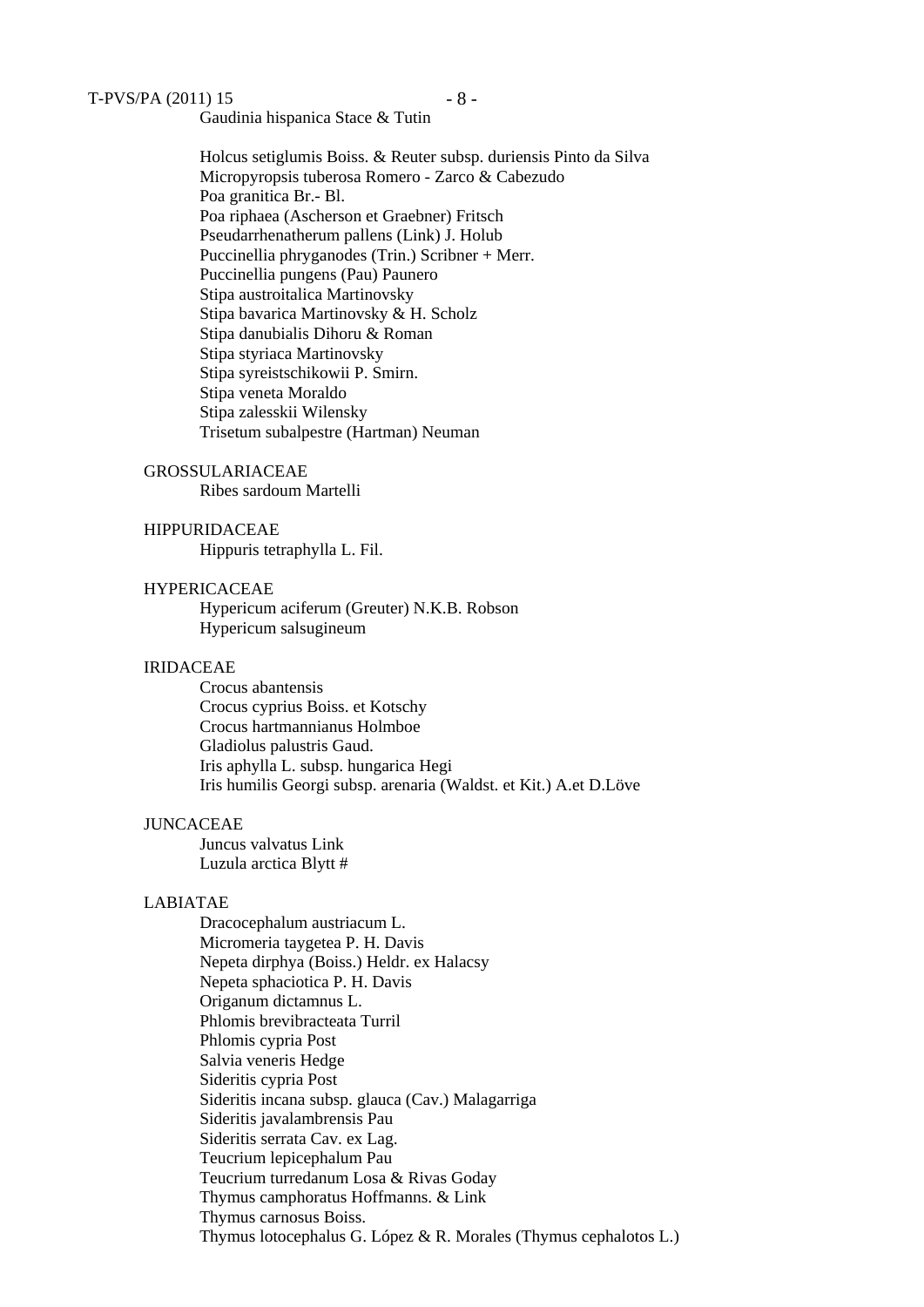#### LEGUMINOSAE

Anthyllis hystrix Cardona, Contandr. & E. Sierra Astragalus aitosensis Ivanisch. Astragalus algarbiensis Coss. ex Bunge Astragalus aquilanus Anzalone Astragalus centralpinus Braun-Blanquet Astragalus kungurensis Boriss. Astragalus macrocarpus DC. subsp. lefkarensis Astragalus maritimus Moris Astragalus peterfii Jav. Astragalus physocalyx Fischer Astragalus tremolsianus Pau Astragalus setosulus Gontsch. Astragalus tanaiticus C. Koch. Astragalus verrucosus Moris Cytisus aeolicus Guss. ex Lindl. Genista dorycnifolia Font Quer Genista holopetala (Fleischm. ex Koch) Baldacci Genista tetragona Bess. Glycyrrhiza iconica Hedysarum razoumovianum Fisch. et Helm. Melilotus segetalis (Brot.) Ser. subsp. fallax Franco Ononis hackelii Lange Sphaerophysa kotschyana Thermopsis turcica Trifolium banaticum (Heuffel) Majovsky Trifolium pachycalyx Trifolium saxatile All. Trigonella arenicola Trigonella halophila Trigonella polycarpa Vicia bifoliolata J.D. Rodriguez

#### LENTIBULARIACEAE

Pinguicula crystallina Sm. Pinguicula nevadensis (Lindb.) Casper

### LILIACEAE

Allium grosii Font Quer Allium regelianum A. Beck. Allium vuralii Androcymbium rechingeri Greuter Asparagus lycaonicus Asphodelus bento-rainhae P. Silva Chionodoxa lochiae Meikle in Kew Bull. Chionodoxa luciliae Colchicum arenarium Waldst. et Kit. Colchicum davidovii Stef. Colchicum fominii Bordz. Colchicum micranthum Fritillaria montana Hoppe. Hyacinthoides vicentina (Hoffmans. & Link) Rothm. Lilium jankae A. Kerner Lilium rhodopaeum Delip. Muscari gussonei (Parl.) Tod. Scilla litardierei Breist. Scilla morrisii Meikle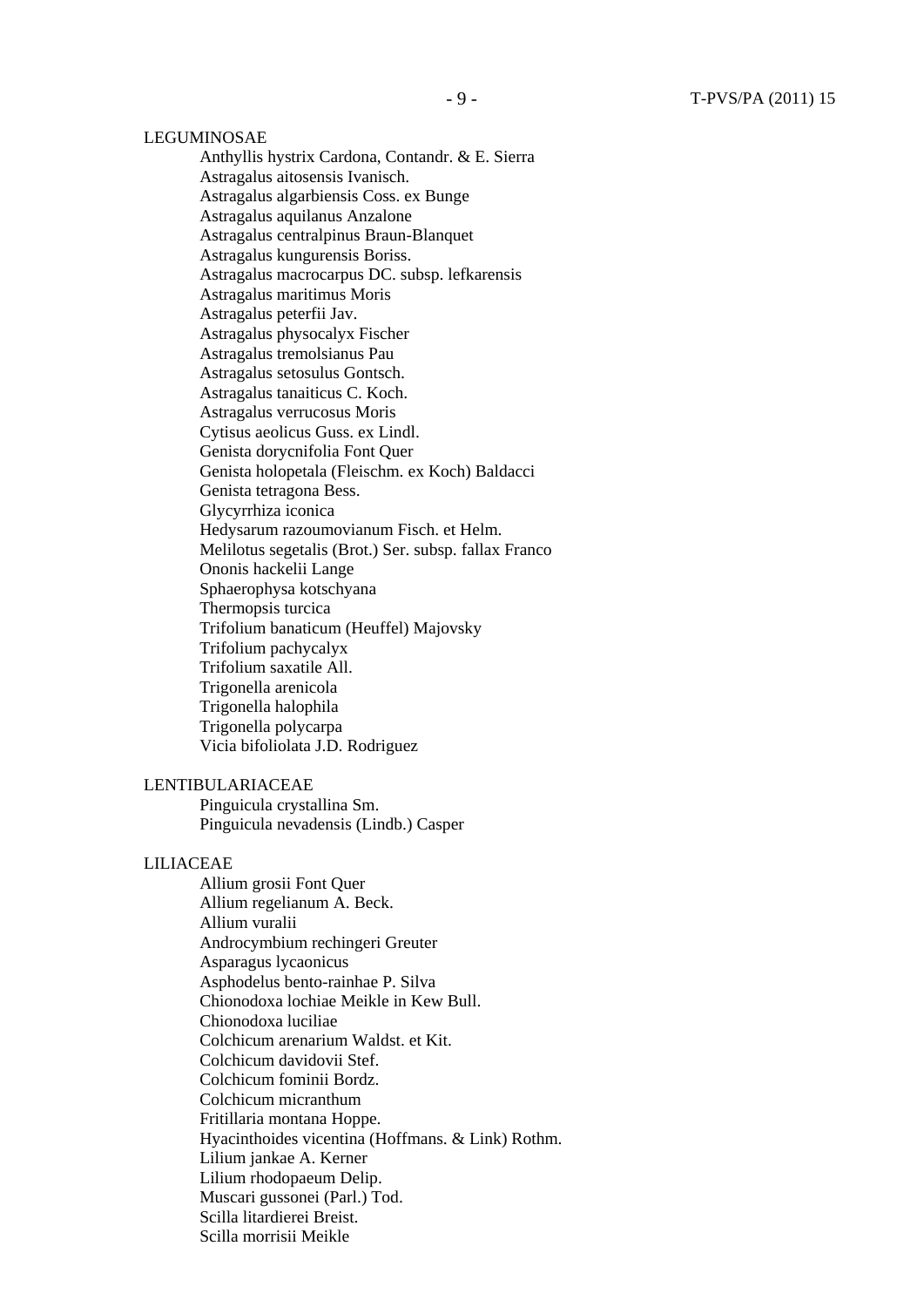Tulipa cypria Stapf Tulipa hungarica Borbas

### LINACEAE

Linum dolomiticum Borbas Linum muelleri Moris (Linum maritimum muelleri)

### LYTHRACEAE

Lythrum flexuosum Lag.

### MALVACEAE

Kosteletzkya pentacarpos (L.) Ledeb.

# NAJADACEAE

Najas flexilis (Willd.) Rostk. & W.L. Schmidt Najas tenuissima (A. Braun) Magnus

#### OLEACEAE

Syringa josikaea Jacq. fil.

#### ORCHIDACEAE

Anacamptis urvilleana Sommier et Caruana Gatto Calypso bulbosa L. Cephalanthera cucullata Boiss. & Heldr. Cypripedium calceolus L. Dactylorhiza chuhensis Dactylorhiza kalopissii E.Nelson Gymnigritella runei Teppner & Klein Himantoglossum adriaticum Baumann Himantoglossum caprinum (Bieb.) V.Koch Liparis loeselii (L.) Rich. Ophrys isaura Ophrys kotschyi H.Fleischm. et Soo Ophrys lunulata Parl. Ophrys lycia Ophrys melitensis (Salkowski) J et P Devillers-Terschuren Platanthera obtusata (Pursh) subsp. oligantha (Turez.) Hulten Steveniella satyrioides (Stev.) Schlechter.

### OROBANCHACEAE

Orobanche densiflora Salzm. ex Reut.

### PAEONIACEAE

Paeonia cambessedesii (Willk.) Willk. Paeonia clusii F.C. Stern subsp. rhodia (Stearn) Tzanoudakis Paeonia parnassica Tzanoudakis Paeonia officinalis L. subsp. banatica (Rachel) Soo Paeonia tenuifolia L.

### PALMAE

Phoenix theophrasti Greuter

#### PAPAVERACEAE

Corydalis gotlandica Lidén Papaver laestadianum (Nordh.) Nordh. Papaver radicatum Rottb. subsp. hyperboreum Nordh.

PLANTAGINACEAE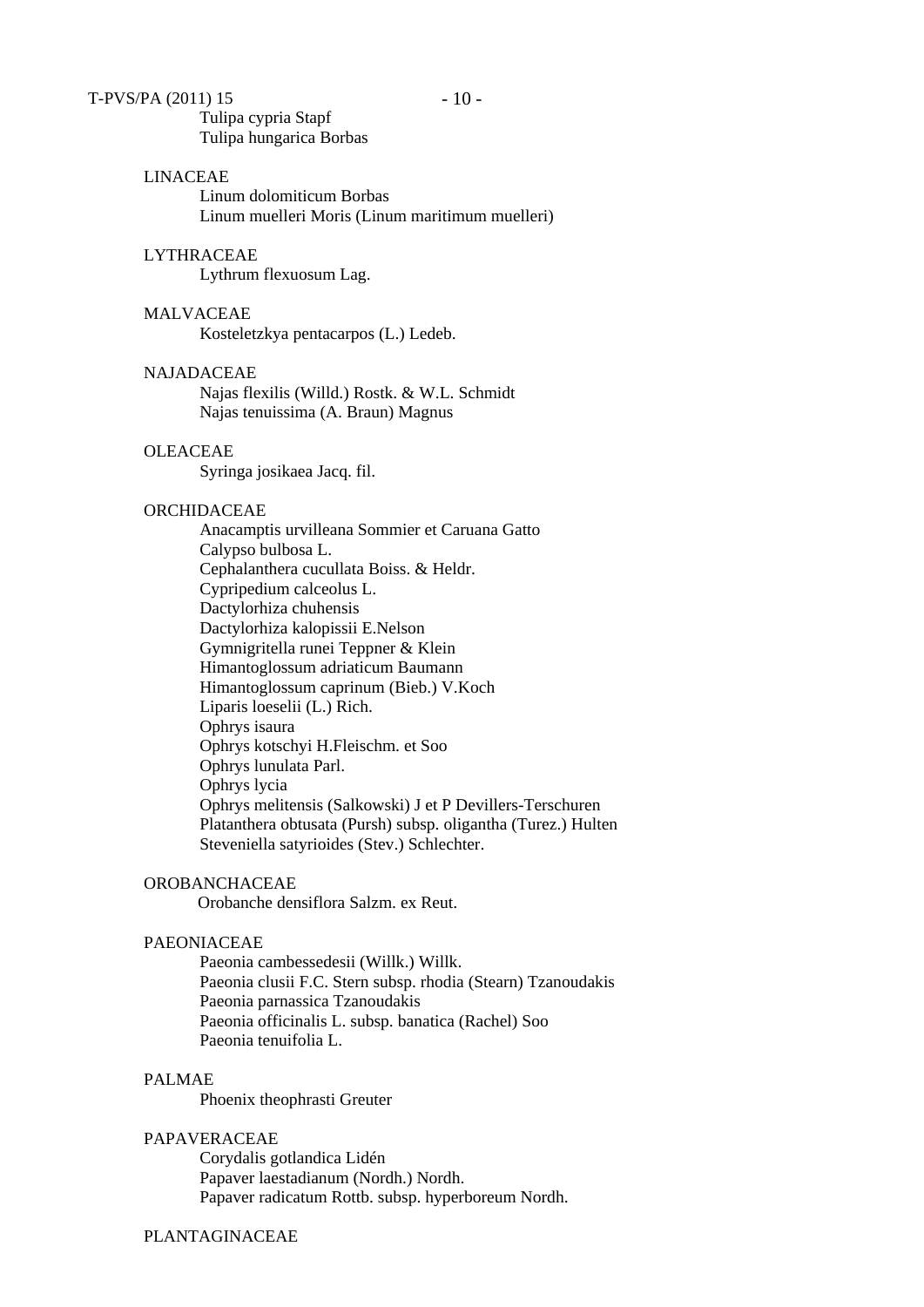Plantago algarbiensis Sampaio (Plantago bracteosa (Willk.) G. Sampaio) Plantago almogravensis Franco

### PLUMBAGINACEAE

Armeria berlengensis Daveau Armeria helodes Martini & Pold Armeria neglecta Girard Armeria pseudarmeria (Murray) Mansfeld Armeria rouyana Daveau Armeria soleirolii (Duby) Godron Armeria velutina Welw. ex Boiss. & Reuter Limonium anatolicum Limonium dodartii (Girard) O. Kuntze subsp. lusitanicum (Daveau) Franco Limonium insulare (Beg. & Landi) Arrig. & Diana Limonium lanceolatum (Hoffmans. & Link) Franco Limonium multiflorum Erben Limonium pseudolaetum Arrig. & Diana Limonium strictissimum (Salzmann) Arrig. Limonium tamaricoides

#### POLYGONACEAE

Persicaria foliosa (H. Lindb.) Kitag. Polygonum praelongum Coode & Cullen Rheum rhaponticum L Rumex rupestris Le Gall

### PRIMULACEAE

Androsace mathildae Levier Androsace pyrenaica Lam. Cyclamen fatrense Halda et Sojak Cyclamen kuznetzovii Kotov et Czernova Cyclamen mirabile Primula apennina Widmer Primula carniolica Jacq. Primula nutans Georgi Primula palinuri Petagna Primula scandinavica Bruun # Soldanella villosa Darracq.

#### RANUNCULACEAE

Aconitum corsicum Gayer (Aconitum napellus subsp. corsicum) Aconitum flerovii Steinb. Aconitum firmum (Reichenb.) Neilr subsp. moravicum Skalicky Adonis distorta Ten. Anemone uralensis Nevski. Aquilegia bertolonii Schott Aquilegia kitaibelii Schott Aquilegia pyrenaica D.C. subsp. cazorlensis (Heywood) Galiano Consolida samia P.H. Davis Delphinium caseyi B.L.Burtt Pulsatilla grandis Wend. (Pulsatilla halleri (All.) Willd. subsp. grandis (Wend.) Meikle Pulsatilla patens (L.) Miller Pulsatilla pratensis (L.) Miller subsp. hungarica Soo Pulsatilla slavica G.Reuss. Pulsatilla subslavica Futak ex Goliasova Pulsatilla vulgaris Hill. subsp. gotlandica (Johanss.) Zaemelis & Paegle Ranunculus kykkoensis Meikle Ranunculus lapponicus L.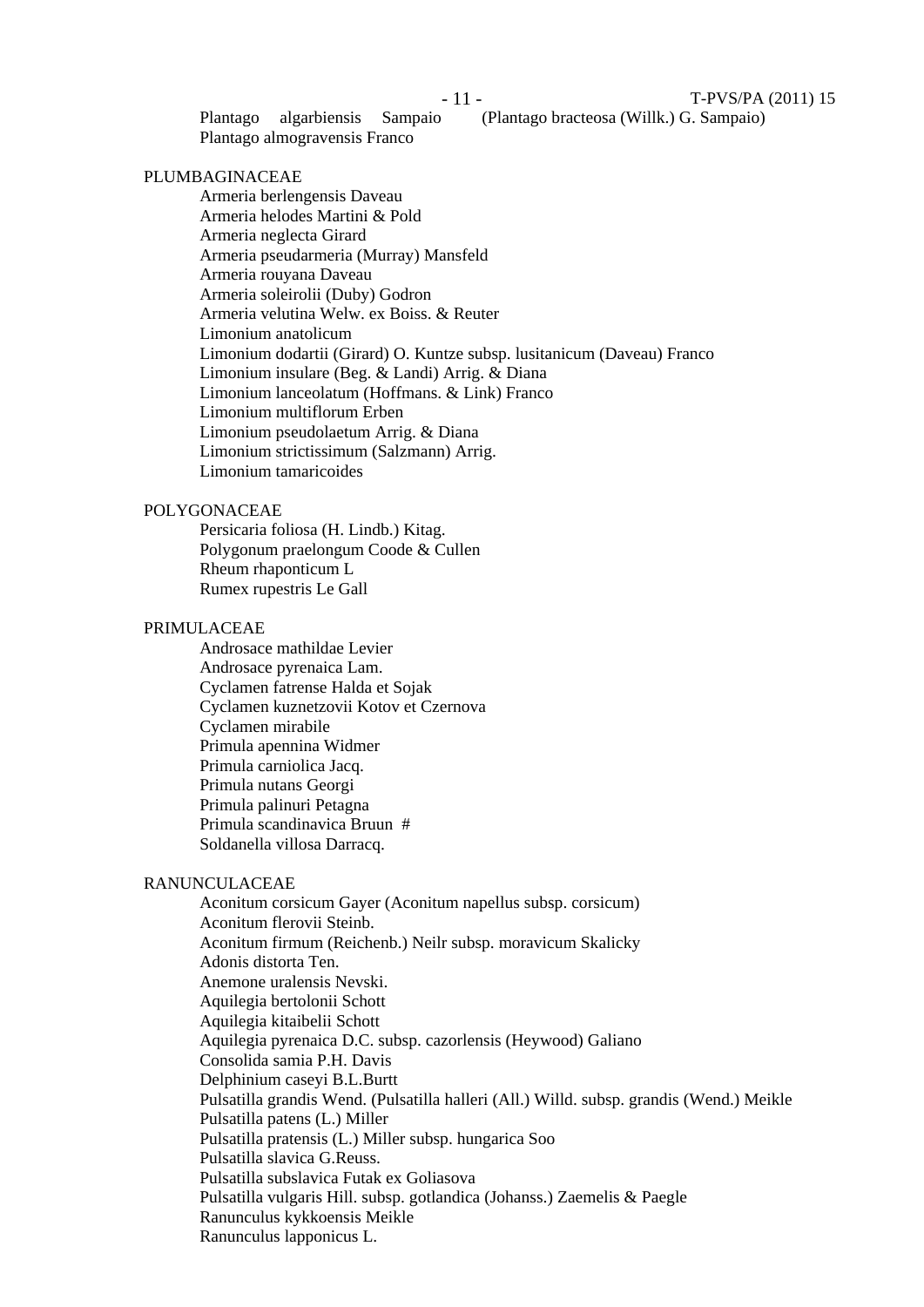Ranunculus weyleri Mares

#### RESEDACEAE

Reseda decursiva Forssk.

### ROSACEAE

Agrimonia pilosa Ledebour Potentilla emilii-popii E. I. Nayardy Potentilla delphinensis Gren. & Godron Potentilla silesiaca Uechtr. Pyrus anatolica Pyrus magyarica Terpo Sorbus teodori Liljefors

#### RUBIACEAE

Galium cracoviense Ehrend. Galium globuliferum Galium litorale Guss. Galium moldavicum (Dobrescu) Franco Galium sudeticum Tausch Galium viridiflorum Boiss. & Reuter

### SALICACEAE

Salix salvifolia Brot. subsp. australis Franco

### SANTALACEAE

Thesium ebracteatum Hayne

#### SAXIFRAGACEAE

Saxifraga berica (Beguinot) D.A. Webb Saxifraga florulenta Moretti Saxifraga hirculus L. # Saxifraga osloënsis Knaben Saxifraga tombeanensis Boiss. ex Engl.

#### SCROPHULARIACEAE

Antirrhinum charidemi Lange Chaenorrhinum serpyllifolium (Lange) Lange subsp. lusitanicum R. Fernandes Euphrasia genargentea (Feoli) Diana Euphrasia marchesettii Wettst. ex Marches. Linaria algarviana Chav. Linaria coutinhoi Valdés Linaria ficalhoana Rouy Linaria flava (Poiret) Desf. Linaria hellenica Turrill Linaria loeselii Schweigger Linaria pseudolaxiflora Lojacono Linaria ricardoi Cout. Linaria tursica B. Valdes & Cabezudo Linaria tonzigii Lona Odontites granatensis Boiss. Pedicularis sudetica Willd. Rhinanthus oesilensis (Ronniger & Saarsoo) Vassilcz Tozzia carpathica Wol. Verbascum basivelatum Verbascum degenii Verbascum litigiosum Samp. Verbascum purpureum (Janka) Huber-Morath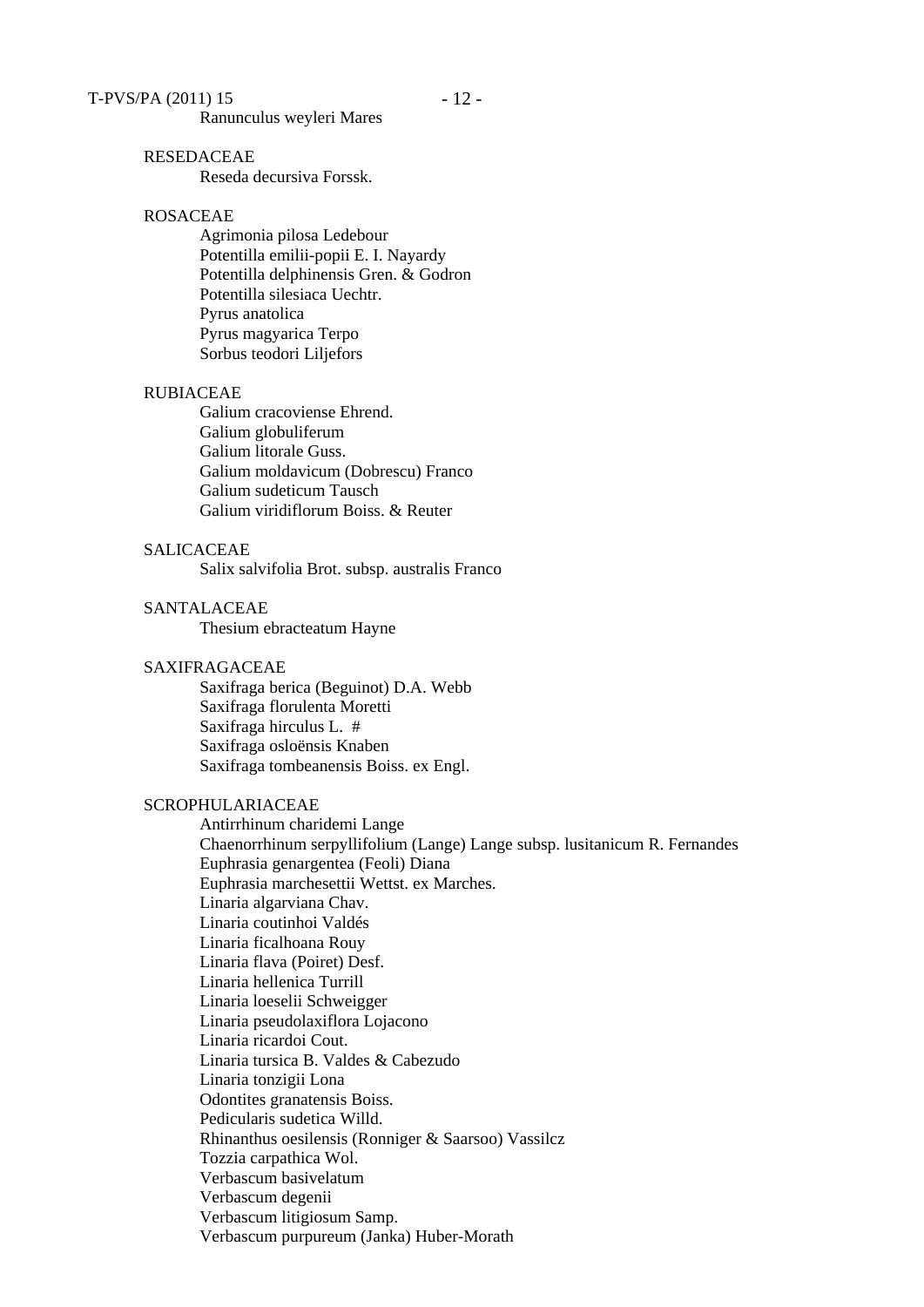#### Verbascum stepporum

Veronica micrantha Hoffmanns. & Link Veronica euxina Turrill Veronica oetaea L.-A. Gustavsson Veronica turrilliana Stoj. et Stef.

### SOLANACEAE

Atropa baetica Willk.

### THYMELAEACEAE

Daphne arbuscula Celak Daphne petraea Leybold Daphne rodriguezii Texidor

#### ULMACEAE

Zelkova abelicea (Lam.) Boiss.

### UMBELLIFERAE

Angelica heterocarpa Lloyd Angelica palustris (Besser) Hoffm. Apium bermejoi Llorens Apium repens (Jacq.) Lag. Athamanta cortiana Ferrarini Bupleurum capillare Boiss. & Heldr. Bupleurum kakiskalae Greuter Eryngium alpinum L. Eryngium viviparum Gay Ferula halophila Ferula sadleriana Lebed. Hladnikia pastinacifolia Reichenb. Laserpitium longiradium Boiss. Naufraga balearica Constans & Cannon Oenanthe conioides Lange Petagnia saniculifolia Guss. Rouya polygama (Desf.) Coincy Seseli intricatum Boiss. Seseli leucospermum Waldst. et Kit Thorella verticillatinundata (Thore) Briq.

#### VALERIANACEAE

Centranthus kellereri (Stoj. Stef. et Georg.) Stoj. et Stef. Centranthus trinervis (Viv.) Beguinot

### VIOLACEAE

Viola delphinantha Boiss. Viola hispida Lam. Viola jaubertiana Mares & Vigineix Viola rupestris F.W. Schmidt subsp. relicta Jalas

# >>>>>>>>>>>>>>>>>>>>>>>>>>>>>>>>>>>>>>>>>>>>>>>>>>>>>>>>>>>>>

#### BRYOPHYTA

Bruchia vogesiaca Schwaegr. Bryhnia novae-angliae (Sull & Lesq.) Grout Bryoerythrophyllum campylocarpum (C. Müll.) Crum. (Bryoerythrophyllum machadoanum (Sergio) M.O. Hill) Buxbaumia viridis (Moug.) Moug. & Nestl.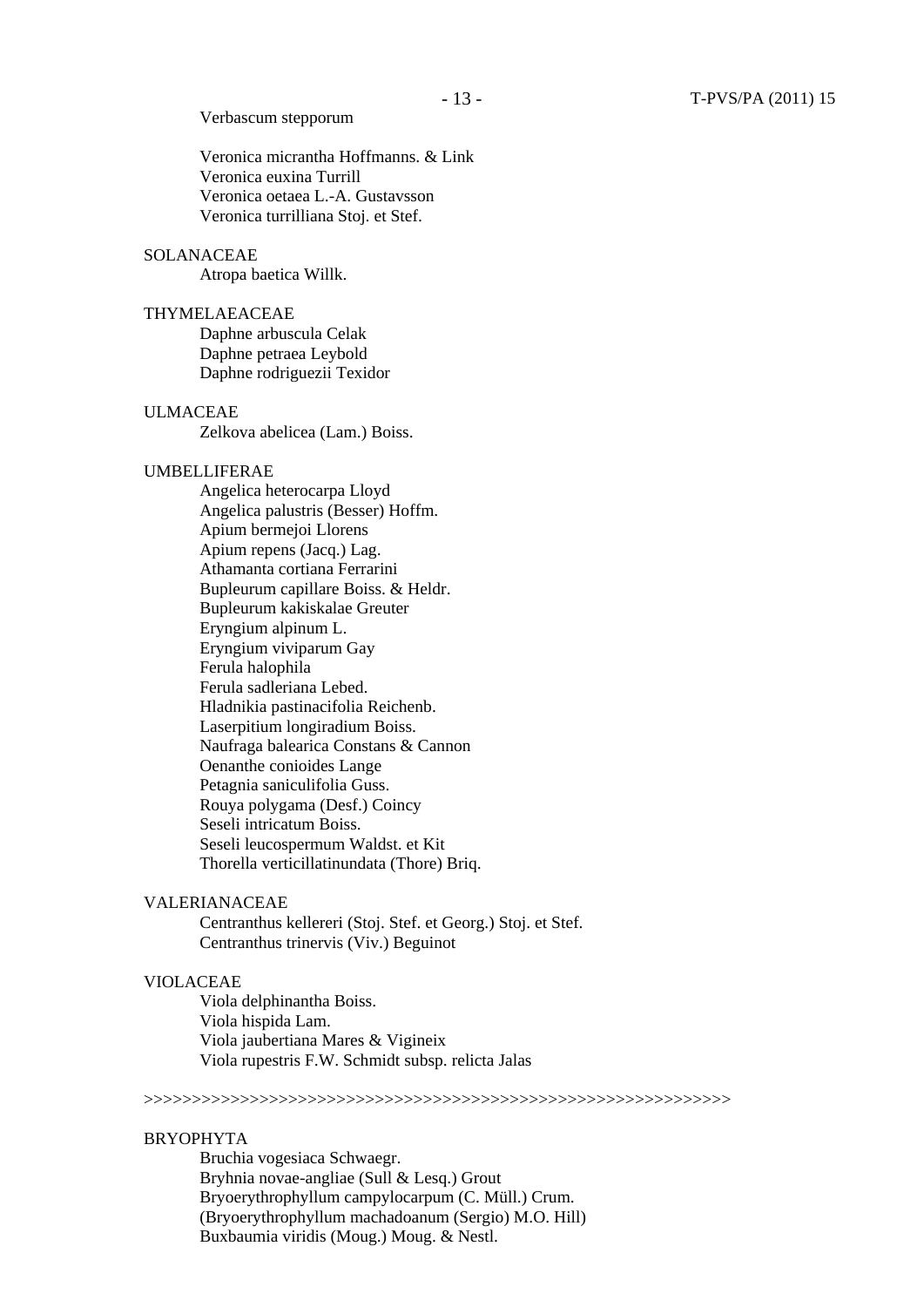$T-PV S/PA (2011) 15 - 14 -$ 

Cephalozia macounii (Aust.) Aust.

Cynodontium suecicum (H. Arn. & C. Jens.) I. Hag. Dichelyma capillaceum (Dicks) Myr. Dicranum viride (Sull. & Lesq.) Lindb. Distichophyllum carinatum Dix. & Nich. Drepanocladus (Hamatocaulis) vernicosus (Mitt.) Warnst. Encalypta mutica (I. Hagen) Hamatocaulis lapponicus (Norrl.) Hedenäs Herzogiella turfacea (Lindb.) I. Wats. Hygrohypnum montanum (Lindb.) Broth. Jungermannia handelii (Schiffn.) Amak. Mannia triandra (Scop.) Grolle Marsupella profunda Lindb. Meesia longiseta Hedw. Nothothylas orbicularis (Schwein.) Sull. Ochyraea tatrensis Vana Orthothecium lapponicum (Schimp.) C. Hartm. Orthotrichum rogeri Brid. Petalophyllum ralfsii (Wils.) Nees & Gott. Plagiomnium drummondii (Bruch & Schimp.) T. Kop. Riccia breidleri Jur. Riella helicophylla (Bory & Mont.) Mont. Scapania massolongi (K. Müll.) K. Müll. Sphagnum pylaisii Brid. Tayloria rudolphiana (Garov) B. & S. Tortella rigens (N. Alberts)

### **SPECIES FROM THE MACARONESIAN REGION ESPÈCES DE LA REGION MACARONÉSIENNE**

### **PTERIDOPHYTA**

HYMENOPHYLLACEAE Hymenophyllum maderensis Gibby & Lovis

DRYOPTERIDACEAE Polystichum drepanum (Sw.) C. Presl.

ISOETACEAE Isoetes azorica Durieu & Paiva ex Milde

MARSILEACEAE Marsilea azorica Launert & Paiva

### **ANGIOSPERMAE**

ASCLEPIADACEAE Caralluma burchardii N. E. Brown Ceropegia chrysantha Svent.

### BORAGINACEAE

Echium candicans L. fil. Echium gentianoides Webb & Coincy Myosotis azorica H. C. Watson Myosotis maritima Hochst. in Seub.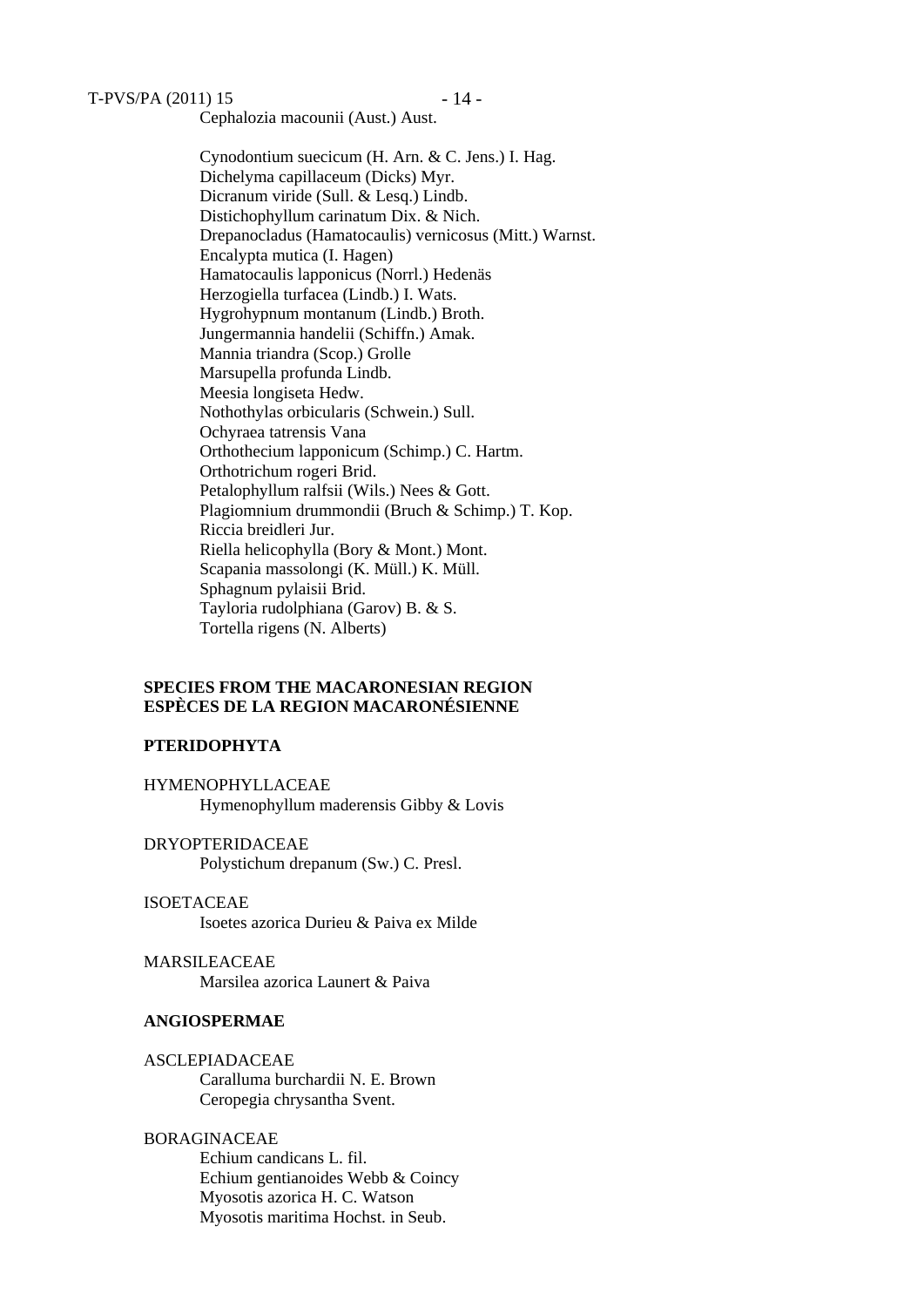CAMPANULACEAE Azorina vidalii (H. C. Watson) Feer Musschia aurea (L. f.) DC. Musschia wollastonii Lowe

### CAPRIFOLIACEAE

Sambucus palmensis Link

# CARYOPHYLLACEAE

Spergularia azorica (Kindb.) Lebel

CELASTRACEAE Maytenus umbellata (R. Br.) Mabb.

#### CHENOPODIACEAE

Beta patula Ait.

### **CISTACEAE**

Cistus chinamadensis Bañares & Romero Helianthemum bystropogophyllum Svent.

#### **COMPOSITAE**

Andryala crithmifolia Ait. Argyranthemum lidii Humphries Argyranthemum thalassophylum (Svent.) Hump. Argyranthemum winterii (Svent.) Humphries Atractylis arbuscula Svent. & Michaelis Atractylis preauxiana Schultz. Calendula maderensis DC. Cheirolophus duranii (Burchard) Holub Cheirolophus ghomerytus (Svent.) Holub Cheirolophus junonianus (Svent.) Holub Cheirolophus massonianus (Lowe) Hansen & Sund. Cirsium latifolium Lowe Helichrysum gossypinum Webb Helichrysum monogynum Burtt & Sund. Hypochoeris oligocephala (Svent. & Bramw.) Lack Lactuca watsoniana Trel. Onopordum nogalesii Svent. Onorpordum carduelinum Bolle Pericallis hadrosoma (Svent.) B. Nord. Phagnalon benettii Lowe Stemmacantha cynaroides (Chr. Son. in Buch) Ditt Sventenia bupleuroides Font Quer Tanacetum ptarmiciflorum Webb & Berth

### **CONVOLVULACEAE**

Convolvulus caput-medusae Lowe Convolvulus lopez-socasii Svent. Convolvulus massonii A. Dietr.

#### CRASSULACEAE

Aeonium gomeraense Praeger Aeonium saundersii Bolle Aichryson dumosum (Lowe) Praeg. Monanthes wildpretii Banares & Scholz Sedum brissemoretii Raymond-Hamet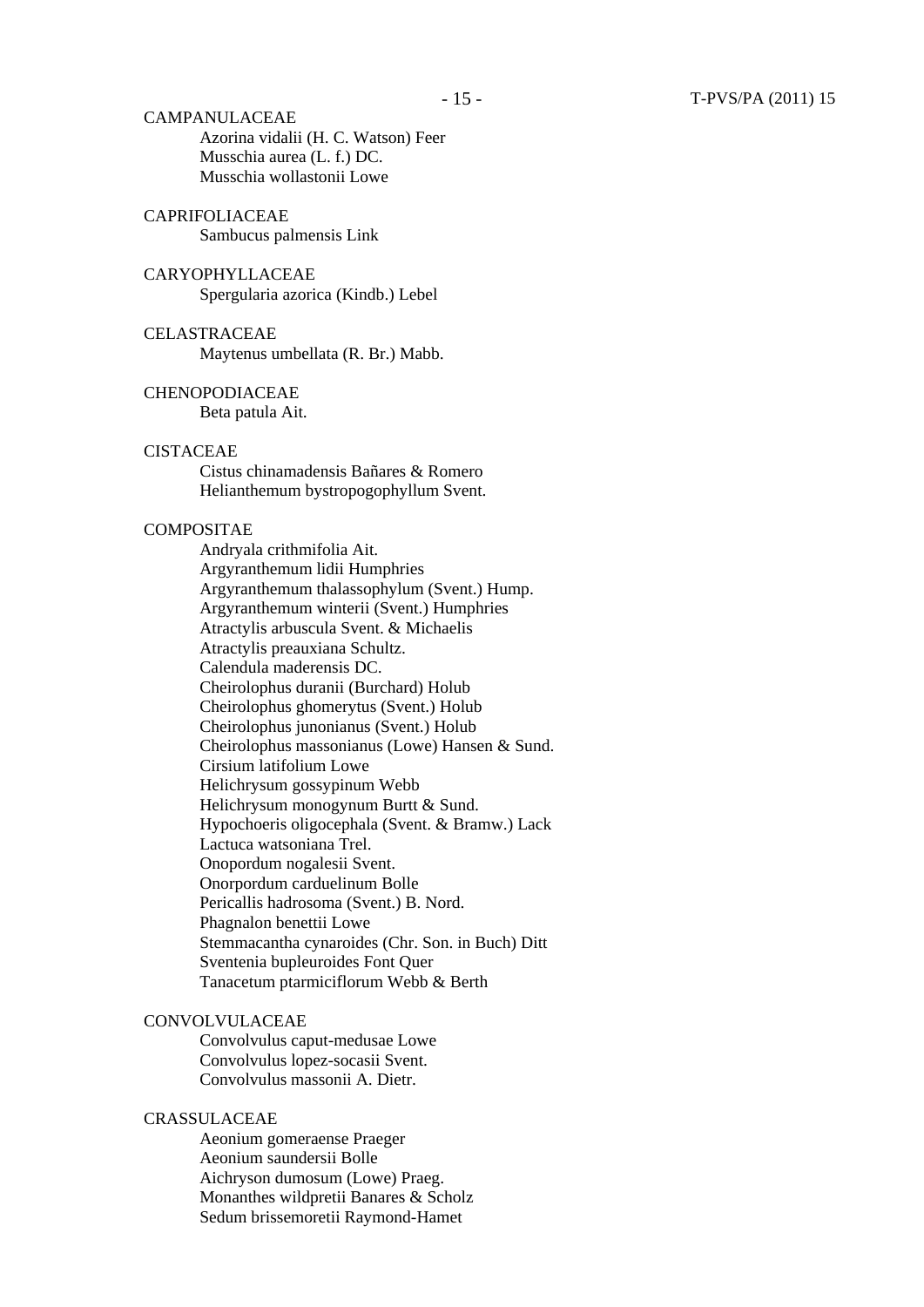# $T-PV S/PA (2011) 15 - 16 -$

### CRUCIFERAE

Crambe arborea Webb ex Christ Crambe laevigata DC. ex Christ Crambe sventenii R. Petters ex Bramwell & Sund. Parolinia schizogynoides Svent. Sinapidendron rupestre (Ait.) Lowe

### **CYPERACEAE**

Carex malato-belizii Raymond

### DIPSACACEAE

Scabiosa nitens Roemer & J. A. Schultes

### ERICACEAE

Erica scoparia L. subsp. azorica (Hochst.) D. A. Webb

#### EUPHORBIACEAE

Euphorbia handiensis Burchard Euphorbia lambii Svent. Euphorbia stygiana H. C. Watson

### GERANIACEAE

Geranium maderense P. F. Yeo

### GRAMINEAE

Deschampsia maderensis (Haeck. & Born.) Buschm. Phalaris maderensis (Menezes) Menezes

#### GLOBULARIACEAE

Globularia ascanii D. Bramwell & Kunkel Globularia sarcophylla Svent.

### LABIATAE

Sideritis cystosiphon Svent. Sideritis discolor (Webb ex de Noe) Bolle Sideritis infernalis Bolle Sideritis marmorea Bolle Teucrium abutiloides L'Hér. Teucrium betonicum L'Hér.

#### LEGUMINOSAE

Anagyris latifolia Brouss. ex. Willd. Anthyllis lemanniana Lowe Dorycnium spectabile Webb & Berthel Lotus azoricus P. W. Ball Lotus callis-viridis D. Bramwell & D. H. Davis Lotus kunkelii (E. Chueca) D. Bramwell & al. Teline rosmarinifolia Webb & Berthel. Teline salsoloides Arco & Acebes. Vicia dennesiana H. C. Watson

#### LILIACEAE

Androcymbium psammophilum Svent. Scilla maderensis Menezes Semele maderensis Costa

### LORANTHACEAE

Arceuthobium azoricum Wiens & Hawksw.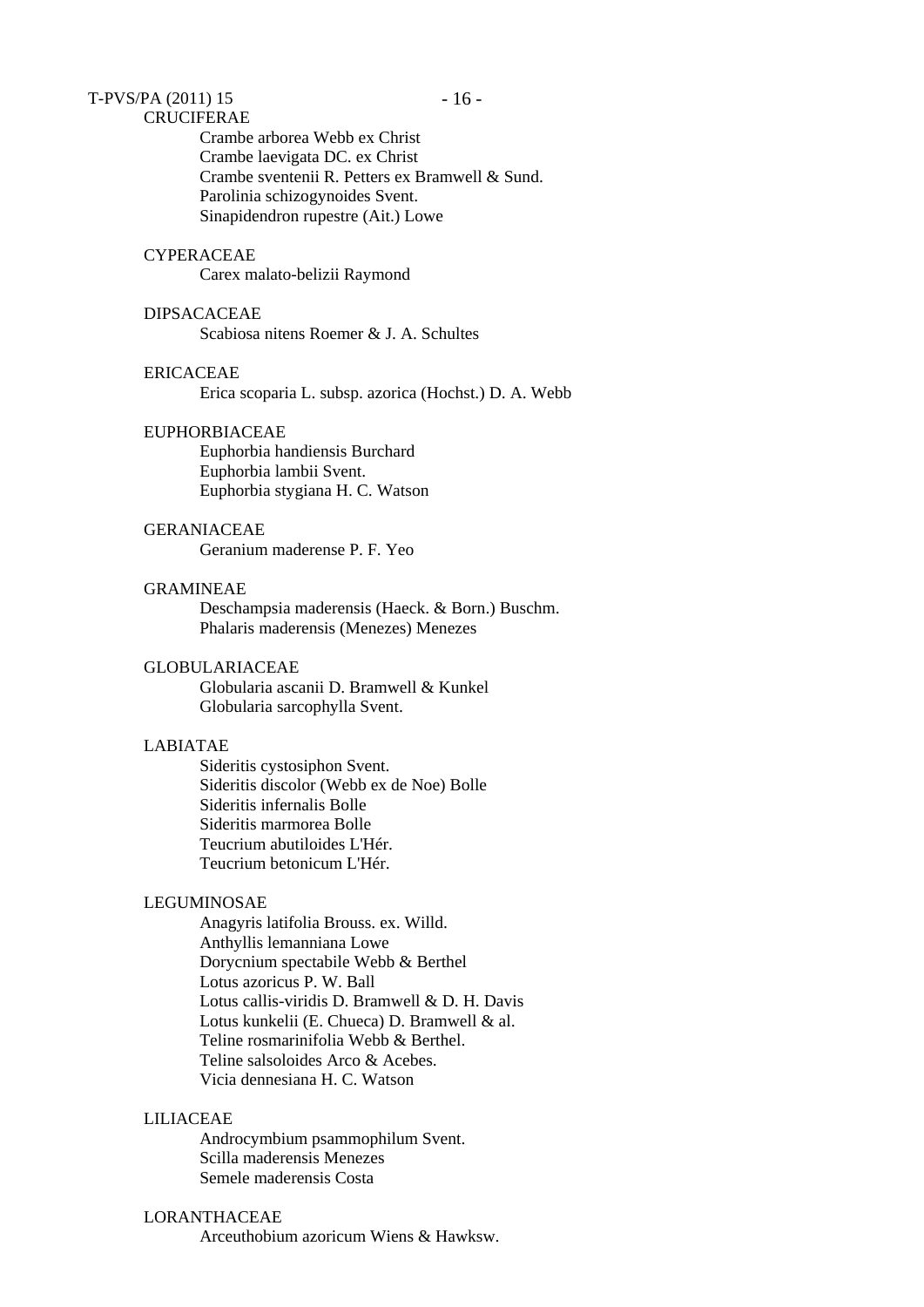MYRICACEAE Myrica rivas-martinezii Santos.

#### OLEACEAE

Jasminum azoricum L. Picconia azorica (Tutin) Knobl.

### ORCHIDACEAE

Goodyera macrophylla Lowe

#### PITTOSPORACEAE Pittosporum coriaceum Dryand. ex. Ait.

### PLANTAGINACEAE

Plantago malato-belizii Lawalree

### PLUMBAGINACEAE

Limonium arborescens (Brouss.) Kuntze Limonium dendroides Svent. Limonium spectabile (Svent.) Kunkel & Sunding Limonium sventenii Santos & Fernandez Galvan

### POLYGONACEAE

Rumex azoricus Rech. fil.

### RHAMNACEAE

Frangula azorica Tutin

### ROSACEAE

Bencomia brachystachya Svent. Bencomia sphaerocarpa Svent. Chamaemeles coriacea Lindl. Dendriopoterium pulidoi Svent. Marcetella maderensis (Born.) Svent. Prunus lusitanica L. subsp. azorica (Mouillef.) Franco Sorbus maderensis (Lowe) Dode

### SANTALACEAE

Kunkeliella subsucculenta Kammer

### SCROPHULARIACEAE

Euphrasia azorica H.C. Watson Euphrasia grandiflora Hochst. in Seub. Isoplexis chalcantha Svent. & O'Shanahan Isoplexis isabelliana (Webb & Berthel.) Masferrer Odontites holliana (Lowe) Benth. Sibthorpia peregrina L.

### SOLANACEAE

Solanum lidii Sunding

#### UMBELLIFERAE

Ammi trifoliatum (H. C. Watson) Trelease Bupleurum handiense (Bolle) Kunkel Chaerophyllum azoricum Trelease Ferula latipinna Santos Melanoselinum decipiens (Schrader & Wendl.) Hoffm.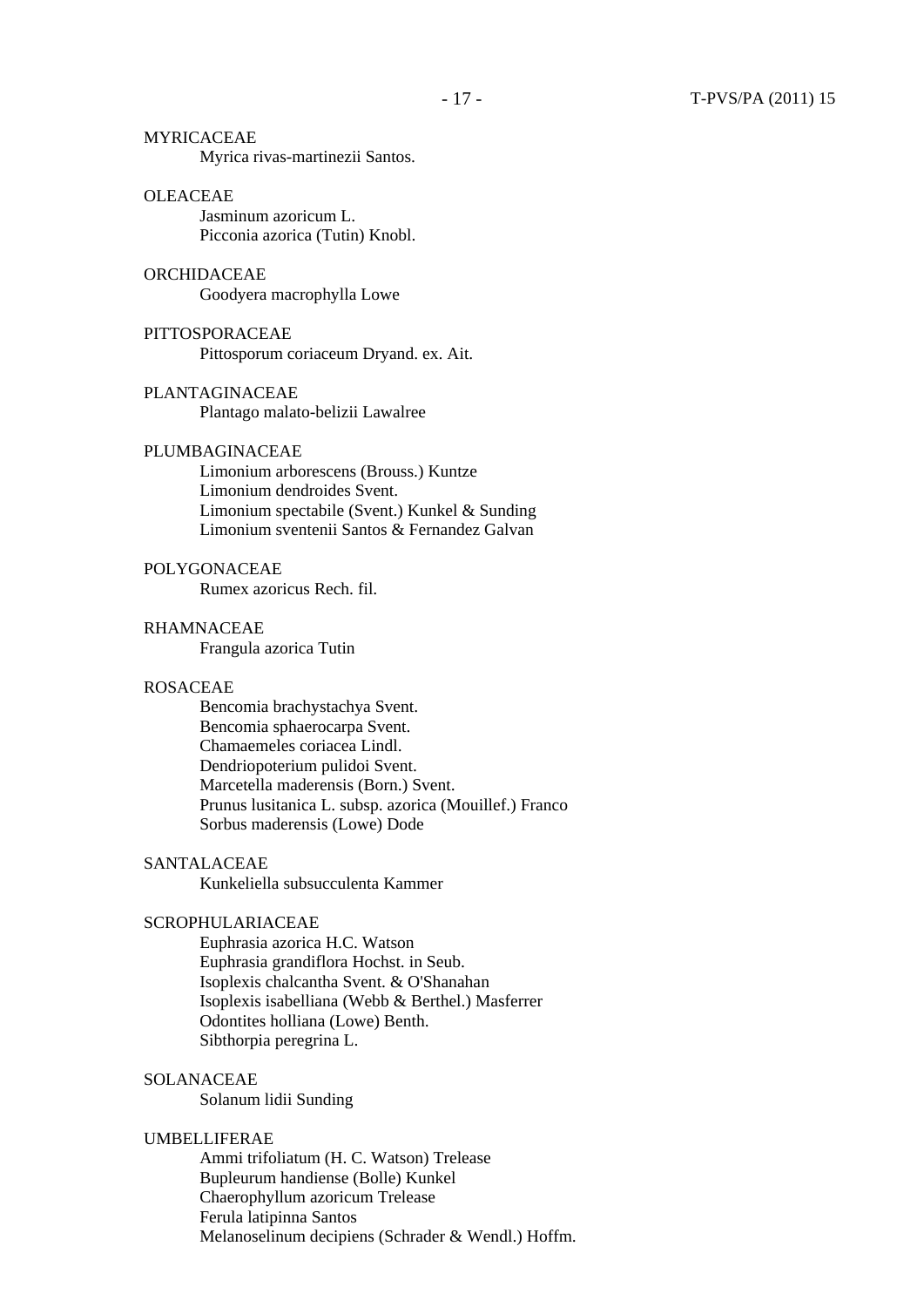Monizia edulis Lowe Oenanthe divaricata (R. Br.) Mabb. Sanicula azorica Guthnick ex Seub.

#### VIOLACEAE

Viola paradoxa Lowe

>>>>>>>>>>>>>>>>>>>>>>>>>>>>>>>>>>>>>>>>>>>>>>>>>>>

#### BRYOPHYTA

Echinodium spinosum (Mitt.) Jur. Thamnobryum fernandesii Sergio

# **VERTEBRATES/VERTÉBRÉS**

### **Mammals/Mammifères**

### INSECTIVORA

*Talpidae*  Desmana moschata Galemys pyrenaicus

#### CHIROPTERA

- *Pteropidae* Rousettus aegyptiacus *Rhinolophidae*  Rhinolophus blasii Rhinolophus euryale Rhinolophus ferrumequinum Rhinolophus hipposideros Rhinolophus mehelyi *Vespertilionidae*  Barbastella barbastellus Eptesicus bottae Miniopterus schreibersi Myotis bechsteini
	- Myotis blythii
	- Myotis capaccinii
	- Myotis dasycneme Myotis emarginatus
	- Myotis myotis

### RODENTIA

*Castoridae*  Castor fiber  $\#^{1,2}$ *Cricetidae*  Mesocricetus newtoni *Gliridae* Myomimus roachi (Myomimus bulgaricus) *Microtidae*  Microtus cabrerae Microtus oeconomus arenicola # <sup>2</sup> Microtus tatricus Spalax graecus *Muridae*  Microtus oeconomus mehelyi *Sciuridae*  Marmota marmota latirostris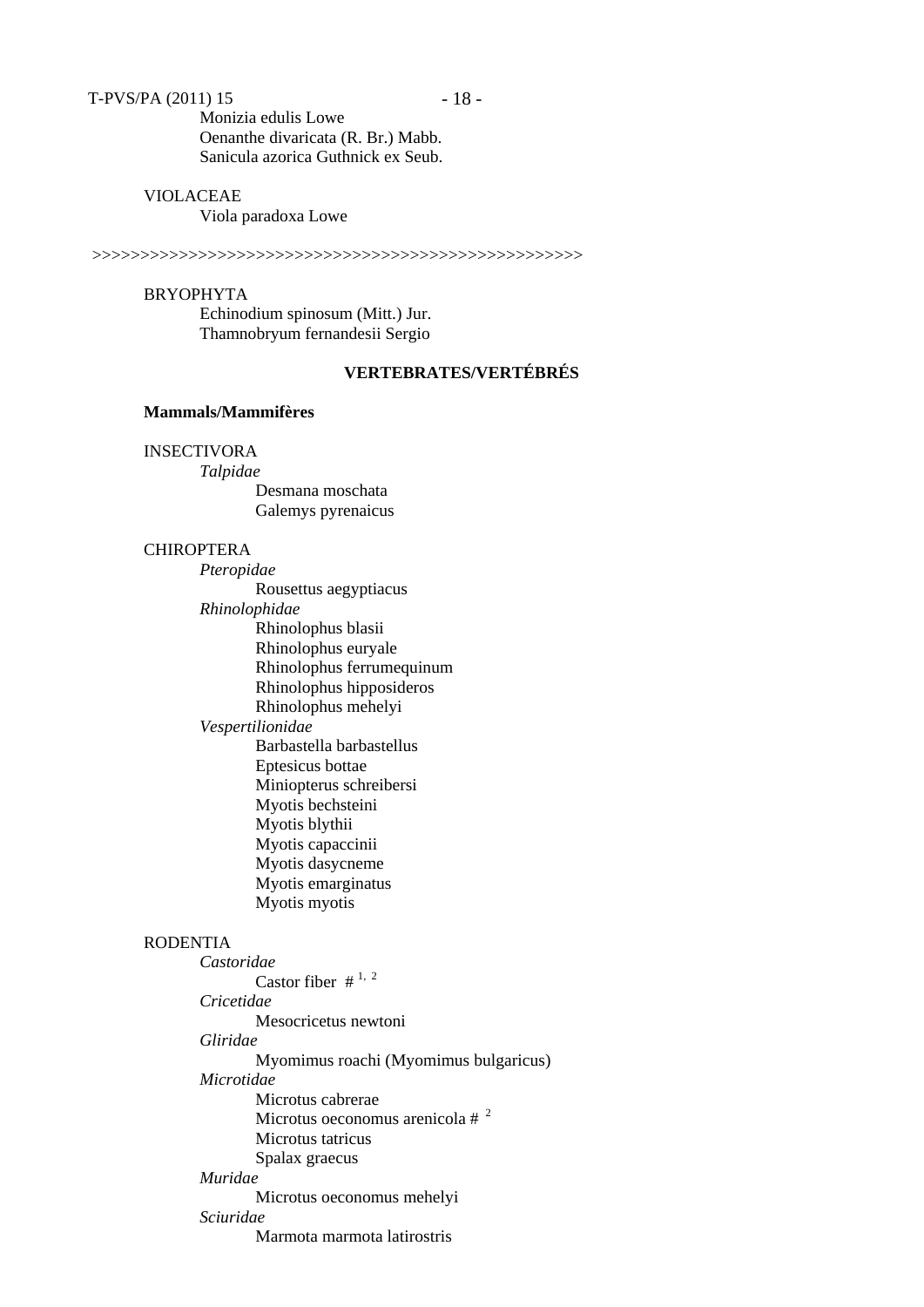Pteromys volans (Sciuropterus russicus)#

Spermophilus citellus (Citellus citellus)# Spermophilus suslicus (Citellus suslicus) # *Zapodidae*  Sicista subtilis

### CARNIVORA

*Canidae* Alopex lagopus # Canis lupus  $#^1$ Cuon alpinus *Ursidae* Ursus arctos  $\#$ <sup>1</sup> Ursus maritimus *Mustelidae* Gulo gulo # Lutra lutra # Mustela eversmanii Mustela lutreola Vormela peregusna

### *Felidae*

Caracal caracal Lynx lynx  $\#$ <sup>1</sup> Lynx pardinus Panthera pardus

#### *Odobenidae*

Odobenus rosmarus

#### *Phocidae*

Halichoerus grypus  $\#^2$ Monachus monachus Phoca hispida bottnica <sup>2</sup> Phoca hispida saimensis Phoca hispida ladogensis Phoca vitulina  $\#^2$ 

### ARTIODACTYLA

*Cervidae*

Cervus elaphus corsicanus Rangifer tarandus fennicus<sup>2</sup>

### *Bovidae*

Bison bonasus<sup>2</sup> Capra aegagrus (natural populations/populations naturelles) Capra pyrenaica pyrenaica Gazella subgutturosa Gazella dorcas Ovis gmelini musimon (Ovis ammon musimon) (natural populations - Corsica and Sardinia / populations naturelles - Corse et Sardaigne)<sup>2</sup> Ovis orientalis ophion (Ovis gmelini ophion) Rupicapra pyrenaica ornata (Rupicapra rupicapra ornata) Rupicapra rupicapra balcanica<sup>2</sup> Rupicapra rupicapra tatrica

### **CETACEA**

*Delphinidae* Tursiops truncatus # *Phocoenidae* Phocoena phocoena #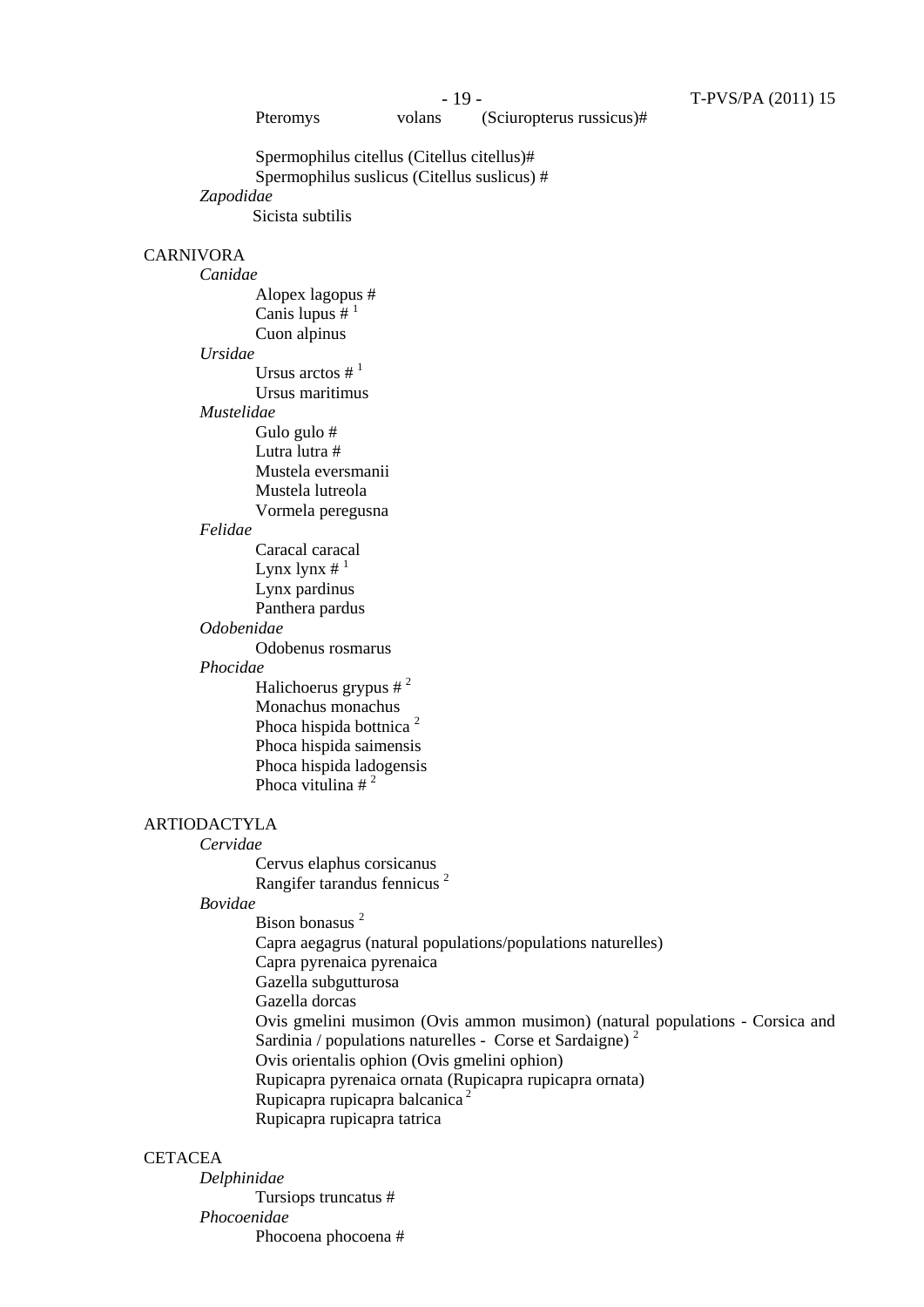### **Birds/Oiseaux**

### GAVIIFORMES

*Gaviidae*

Gavia adamsii Gavia arctica Gavia immer Gavia stellata

### PODICIPEDIFORMES

*Podicipedidae* Podiceps auritus

#### PROCELLARIIFORMES

*Hydrobatidae* Hydrobates pelagicus # Oceanodroma castro Oceanodroma leucorhoa # Pelagodroma marina *Procellariidae* Bulweria bulwerii Calonectris diomedea (Procellaria diomedea) Puffinus assimilis Puffinus puffinus mauretanicus (Puffinus mauretanicus) Puffinus yelkouan Pterodroma feae Pterodroma madeira

### PELECANIFORMES

*Phalacrocoracidae* Phalacrocorax aristotelis desmarestii 2 Phalacrocorax pygmaeus *Pelecanidae* Pelecanus crispus Pelecanus onocrotalus

#### **CICONIIFORMES**

*Ardeidae* 

Ardea purpurea Ardeola ralloides Botaurus stellaris Casmerodius albus (Egretta alba) Egretta garzetta Ixobrychus minutus Nycticorax nycticorax

#### *Ciconiidae*

Ciconia nigra Ciconia ciconia *Threskiornithidae* Plegadis falcinellus Platalea leucorodia

*Phoenicopteridae* Phoenicopterus ruber

ANSERIFORMES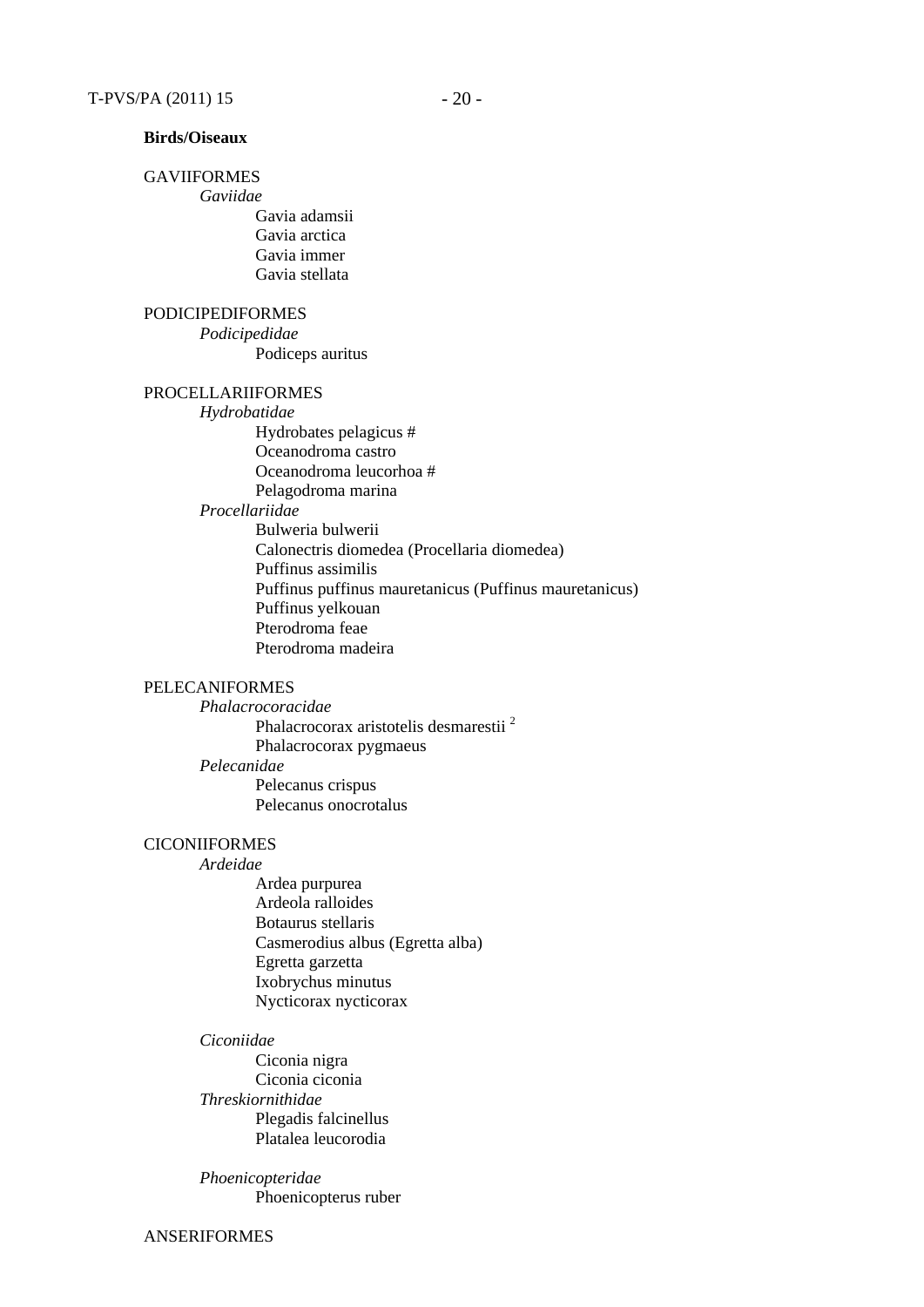### *Anatidae*

Anser albifrons flavirostris<sup>2</sup> Anser erythropus Aythya nyroca $2$ Branta leucopsis Branta ruficollis Bucephala islandica Cygnus bewickii (Cygnus columbianus bewickii) # Cygnus cygnus # Histrionicus histrionicus Marmaronetta angustirostris (Anas angustirostris) Mergus albellus Oxyura leucocephala Polysticta stelleri Tadorna ferruginea

### FALCONIFORMES

*Accipitridae*  Accipiter brevipes Accipiter gentilis arrigonii Accipiter nisus granti Aegypius monachus Aquila adalberti Aquila chrysaetos Aquila clanga Aquila heliaca Aquila nipalensis Aquila pomarina Buteo rufinus Circaetus gallicus Circus aeruginosus Circus cyaneus Circus macrourus Circus pygargus Elanus caeruleus Gypaetus barbatus Gyps fulvus Haliaeetus albicilla Hieraaetus fasciatus Hieraaetus pennatus Milvus migrans Milvus milvus Neophron percnopterus Pernis apivorus *Pandionidae*  Pandion haliaetus *Falconidae*  Falco biarmicus Falco cherrug Falco columbarius # Falco eleonorae Falco naumanni Falco peregrinus Falco rusticolus Falco vespertinus

GALLIFORMES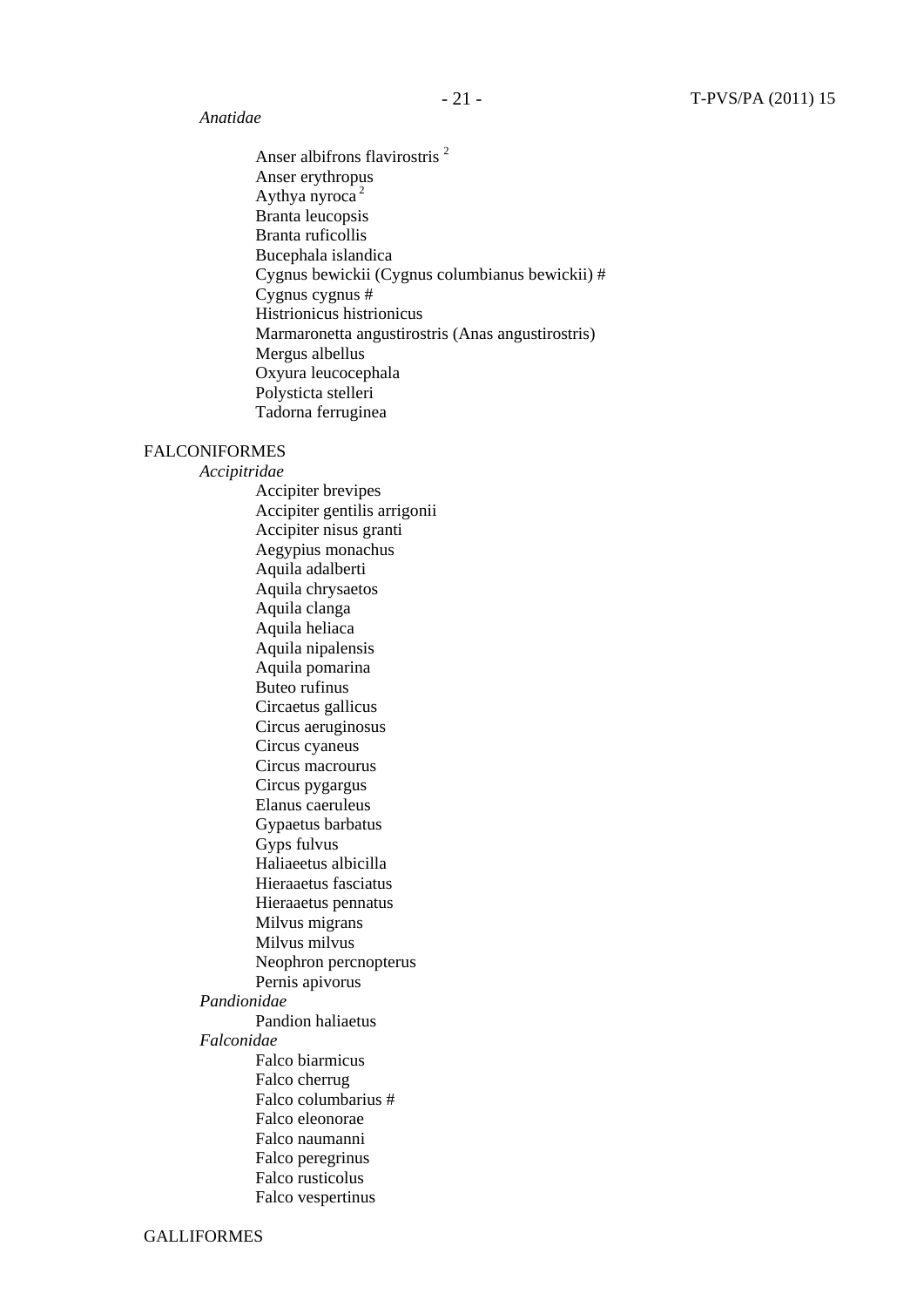### $T-PV S/PA (2011) 15 - 22 - 12 = 0$

*Tetraonidae* Bonasa bonasia <sup>2</sup> Lagopus mutus helveticus<sup>2</sup> Lagopus mutus pyrenaicus<sup>2</sup> Tetrao tetrix tetrix  $2\frac{1}{2}$ Tetrao urogallus 2 (only T.u. cantabricus in App II / seulement T.u.cantabricus est à l'annexe II) *Phasianidae* Alectoris barbara 2

Alectoris graeca Perdix perdix hispaniolensis<sup>2</sup> Perdix perdix italica<sup>2</sup>

### GRUIFORMES

*Turnicidae*

Turnix sylvatica

### *Rallidae*

Crex crex Fulica cristata Porphyrio porphyrio Porzana parva Porzana porzana Porzana pusilla

#### *Gruidae*

Grus grus

# *Otididae*

Chlamydotis undulata Otis tarda Tetrax tetrax

### CHARADRIIFORMES

*Charadriidae* 

Charadrius alexandrinus Charadrius asiaticus <sup>2</sup> Charadrius leschenaultii Charadrius morinellus (Eudromias morinellus) Chettusia gregaria<sup>2</sup> Hoplopterus spinosus Pluvialis apricaria  $\#^2$ 

#### *Scolopacidae*

Calidris alpina schinzii Gallinago media Limosa lapponica Numenius tenuirostris Philomachus pugnax 2 Tringa glareola Xenus cinereus (Tringa cinereus) 2

*Recurvirostridae* Himantopus himantopus Recurvirostra avosetta *Phalaropodidae* Phalaropus fulicarius Phalaropus lobatus *Burhinidae* Burhinus oedicnemus *Glareolidae* Cursorius cursor Glareola nordmanni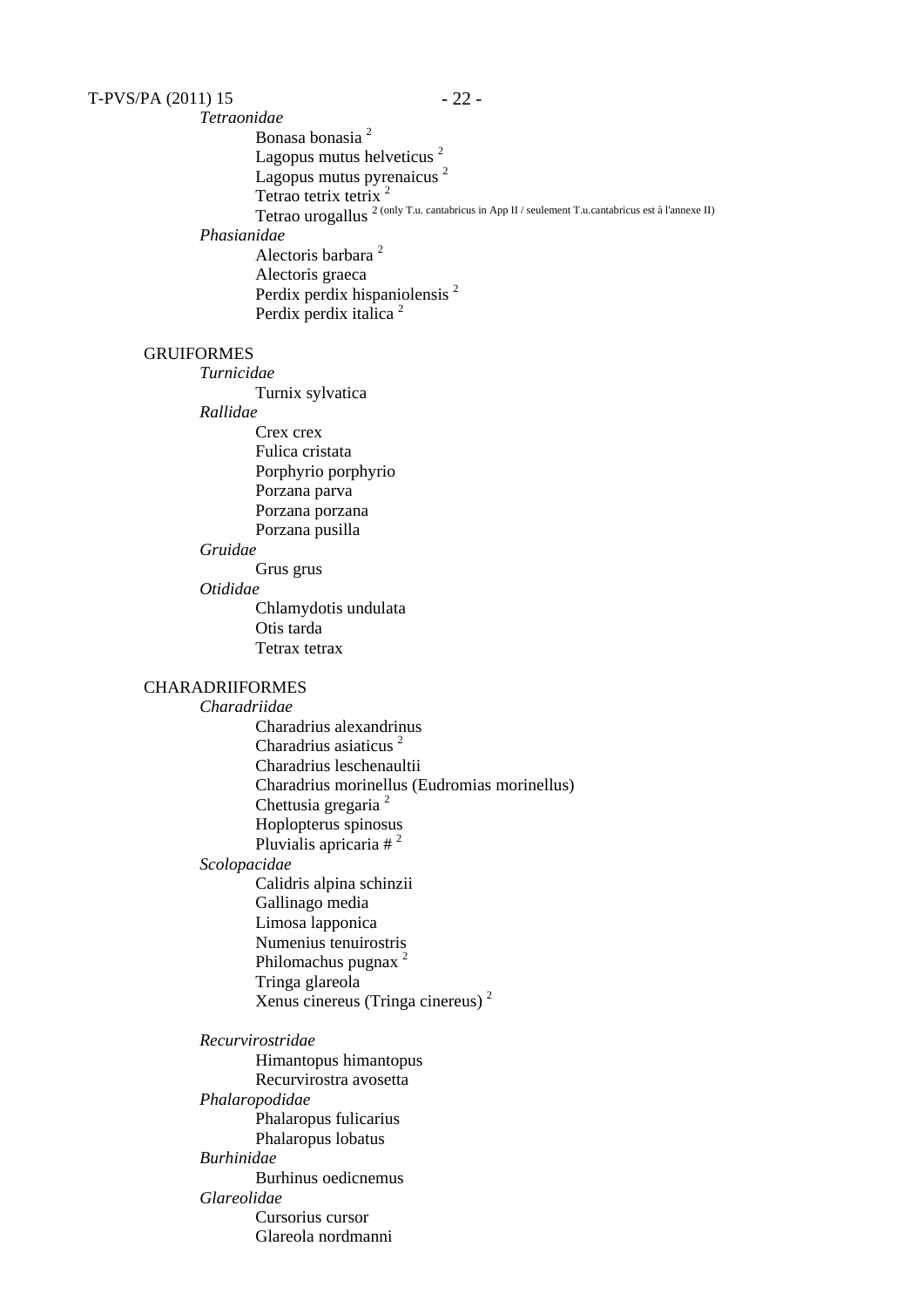Glareola pratincola

*Laridae*

Chlidonias hybridus Chlidonias leucopterus Chlidonias niger Gelochelidon nilotica Larus audouinii Larus genei Larus melanocephalus Larus minutus Pagophila eburnea Sterna albifrons Sterna caspia (Hydroprogne caspia) Sterna dougallii Sterna hirundo Sterna paradisaea (macrura) Sterna sandvicensis

#### *Alcidae*

Uria aalge ibericus 2

### COLUMBIFORMES

*Pteroclididae* Pterocles alchata Pterocles orientalis *Columbidae* Columba bollii Columba junoniae Columba palumbus azorica <sup>2</sup> Columba trocaz<sup>2</sup>

#### **STRIGIFORMES**

*Strigidae* 

Aegolius funereus Asio flammeus Bubo bubo Glaucidium passerinum Ketupa zeylonensis Nyctea scandiaca Strix nebulosa Strix uralensis Surnia ulula

# CAPRIMULGIFORMES

*Caprimulgidae* Caprimulgus europaeus

#### APODIFORMES

*Apodidae*

Apus caffer

#### **CORACIIFORMES**

*Alcedinidae* Alcedo atthis Halcyon smyrnensis *Coraciidae* Coracias garrulus

PICIFORMES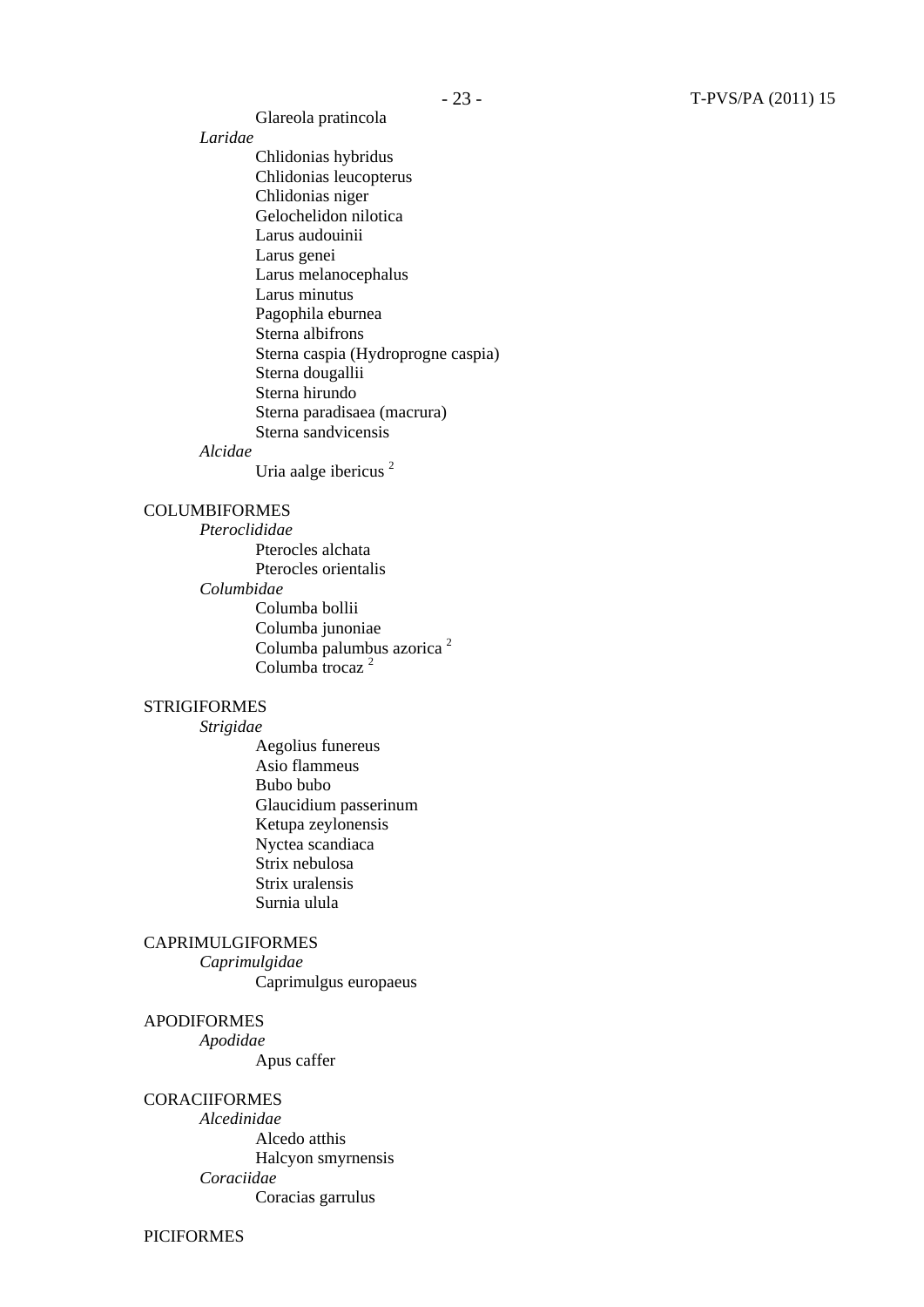*Picidae* Dendrocopos leucotos Dendrocopos major canariensis Dendrocopos major thanneri Dendrocopos medius Dendrocopos syriacus Dryocopus martius Picoides tridactylus Picus canus PASSERIFORMES *Alaudidae* Calandrella brachydactyla Chersophilus duponti Galerida theklae Lullula arborea<sup>2</sup> Melanocorypha calandra Melanocorypha yeltoniensis *Certhiidae*  Certhia brachydactyla dorotheae *Motacillidae* Anthus campestris *Laniidae* Lanius collurio Lanius minor Lanius nubicus *Paridae*  Parus ater cypriotes *Troglodytidae* Troglodytes troglodytes fridariensis *Muscicapidae Turdinae* Luscinia svecica (Cyanosylvia svecica) Oenanthe cypriaca (Oenenathe pleschanka cypriaca) Oenanthe pleschanka Oenanthe leucura Saxicola dacotiae *Sylviinae* Acrocephalus melanopogon Acrocephalus paludicola Hippolais olivetorum Sylvia melanothorax Sylvia nisoria Sylvia rueppelli Sylvia sarda Sylvia undata *Muscicapinae* Ficedula albicollis Ficedula parva Ficedula semitorquata *Sittidae* Sitta krueperi Sitta whiteheadi *Emberizidae* Emberiza caesia Emberiza cineracea Emberiza hortulana 2 *Fringillidae* Bucanetes githagineus (Rhodopechys githaginea)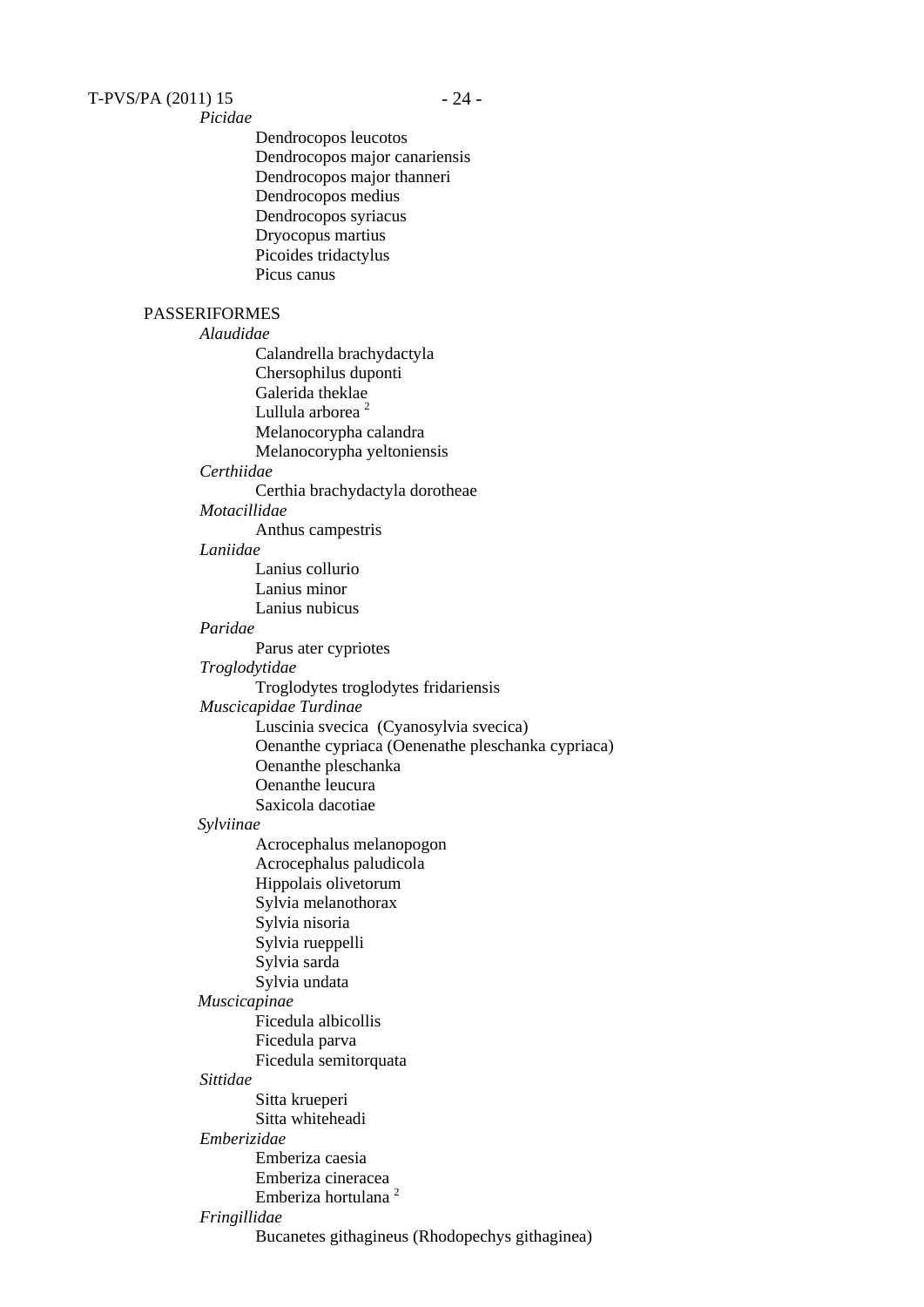#### **Reptiles**

CHELONIA (TESTUDINES) *Testudinidae*  Testudo graeca Testudo hermanni Testudo marginata *Cheloniidae*  Caretta caretta Chelonia mydas *Emydidae*  Emys orbicularis Mauremys caspica Mauremys leprosa *Tryonychidae* Rafetus euphraticus Tryonix triunguis

### SAURIA

*Lacertidae*  Gallotia galloti insulanagae Gallotia simonyi Lacerta bonnali (Lacerta monticola) Lacerta clarkorum Lacerta monticola (Archaeolacerta monticola) Lacerta schreiberi Podarcis lilfordi Podarcis pityusensis *Scincidae*  Chalcides simonyi (Chalcides occidentalis)

#### *Gekkonidae*

Phyllodactylus europaeus

### OPHIDIA (SERPENTES)

#### *Colubridae*

Coluber cypriensis Elaphe quatuorlineata # Elaphe situla # Natrix natrix cypriaca *Viperidae*  Macrovipera schweizeri (Vipera lebetina schweizeri) Vipera albizona Vipera barani Vipera kaznakovi Vipera pontica Vipera ursinii Vipera wagneri

#### **Amphibians/Amphibiens**

CAUDATA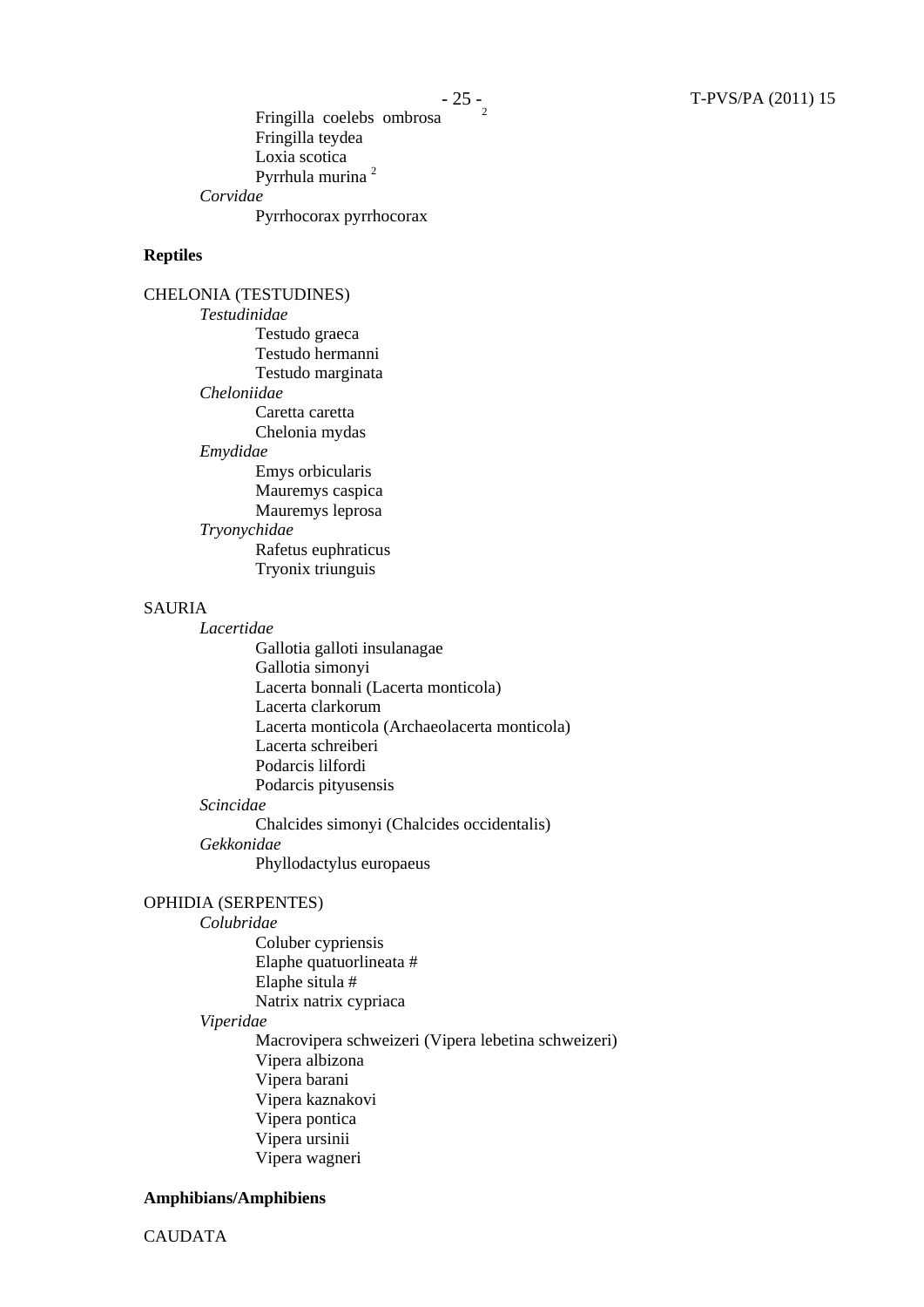*Salamandridae*  Chioglossa lusitanica Mertensiella luschani (Salamandra luschani) Salamandra atra aurorae<sup>2</sup> Salamandrina terdigitata Triturus carnifex (Triturus cristatus carnifex) Triturus cristatus (Triturus cristatus cristatus)# Triturus dobrogicus (Triturus cristatus dobrogicus) Triturus karelinii (Triturus cristatus karelinii)# Triturus montandoni Triturus vulgaris ampelensis

### *Proteidae*

Proteus anguinus

*Plethodontidae*

Hydromantes ambrosii (Speleomantes ambrosii)<sup>2</sup> Hydromantes flavus (Speleomantes flavus) Hydromantes genei (Speleomantes genei) Hydromantes imperialis (Speleomantes imperialis) Hydromantes strinatii (Speleomantes strinatii) 2 Hydromantes supramontes (Speleomantes supramontes)

### ANURA

*Discoglossidae* 

Alytes muletensis Bombina bombina# Bombina variegata# Discoglossus galganoi (incl. Discoglossus jeanneae) Discoglossus montalentii Discoglossus sardus Neurergus crocatus Neurergus strauchi

### *Ranidae*

Rana holtzi Rana latastei *Pelobatidae*  Pelobates fuscus insubricus

### **Fish/Poissons**

#### **OSTEICHTHYES**

### PETROMYZONIFORMES

*Petromyzonidae*  Eudontomyzon spp. <sup>2</sup> Lampetra fluviatilis  $1, 2 \#$ Lampetra planeri  $1,2$ # Lethenteron zanandreai (Lampetra zanandreai) Petromyzon marinus<sup>1, 2</sup>#

### ACIPENSERIFORMES

*Acipenseridae*  Acipenser naccarii Acipenser sturio

#### SALMONIFORMES *Salmonidae*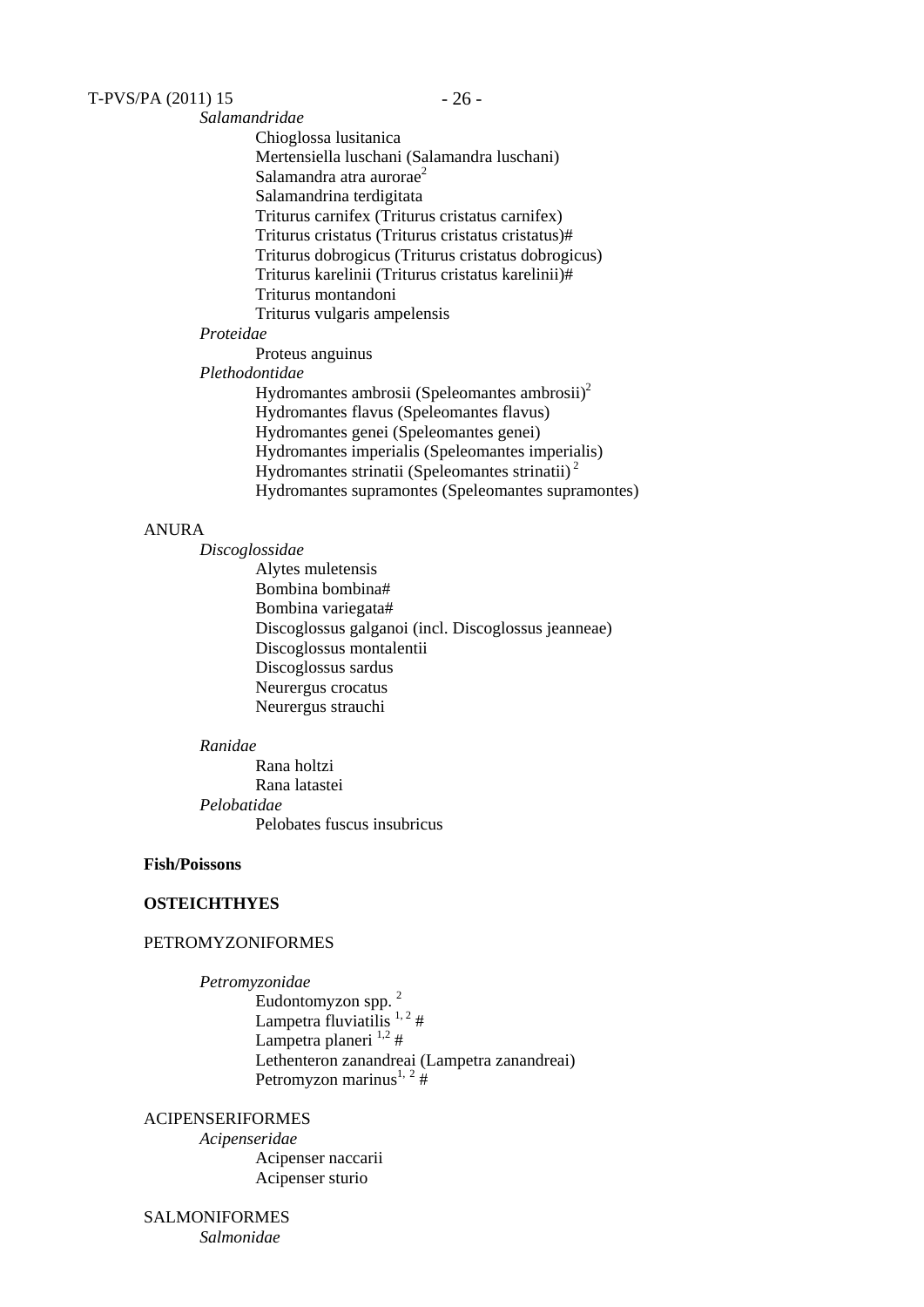Hucho hucho (natural polulations/populations naturelles)  $2^2$ Salmo macrostigma<sup>2</sup> Salmo marmoratus<sup>2</sup> Salmo salar (only in freshwater/uniquement en eau douce)  $\#$ <sup>1, 2</sup> *Coregonidae* Coregonus oxyrhynchus  $\frac{1}{1}$ # *Umbridae* Umbra krameri CYPRINIFORMES *Cyprinidae* Alburnus albidus (Alburnus vulturius) 2 Anaecypris hispanica <sup>2</sup> Aspius aspius  $\hat{H}^{1,2}$ Barbus capito Barbus comiza<sup>2</sup> Barbus meridionalis 2 Barbus plebejus<sup>2</sup> Chalcalburnus chalcoides<sup>2</sup> Chondrostoma genei <sup>2</sup> Chondrostoma lusitanicum <sup>2</sup> Chondrostoma polylepis  $1, 2$ Chondrostoma soetta<sup>2</sup> Chondrostoma toxostoma <sup>2</sup> Gobio albipinnatus<sup>2</sup> Gobio kessleri Gobio uranoscopus<sup>2</sup> Iberocypris palaciosi 2 Ladigesocypris ghigii<sup>2</sup> Leuciscus lucumonis<sup>2</sup> Leuciscus souffia<sup>2</sup> Pelecus cultratus Phoxinellus spp.<sup>2</sup> Phoxinus percnurus Rhodeus sericeus amarus  $\#^2$ Rutilus alburnoides <sup>2</sup> Rutilus arcasii <sup>2</sup> Rutilus frisii meidingeri <sup>2</sup> Rutilus lemmingii 2 (Chondrostoma lemingi) Rutilus macrolepidotus<sup>2</sup> Rutilus pigus 2 Rutilus rubilio <sup>2</sup> Scardinius graecus<sup>2</sup> *Cobitidae* Cobitis elongata Cobitis taenia  $1, 2$ # Cobitis trichonica<sup>2</sup> Misgurnus fossilis<sup>2</sup> Sabanejewia aurata  $2$  (Cobitis aurata) Sabanejewia larvata (Cobitis larvata et Cobitis conspersa)<sup>2</sup> SILURIFORMES *Siluridae*  Silurus aristotelis<sup>2</sup> ATHERINIFORMES *Cyprinodontidae*  Aphanius iberus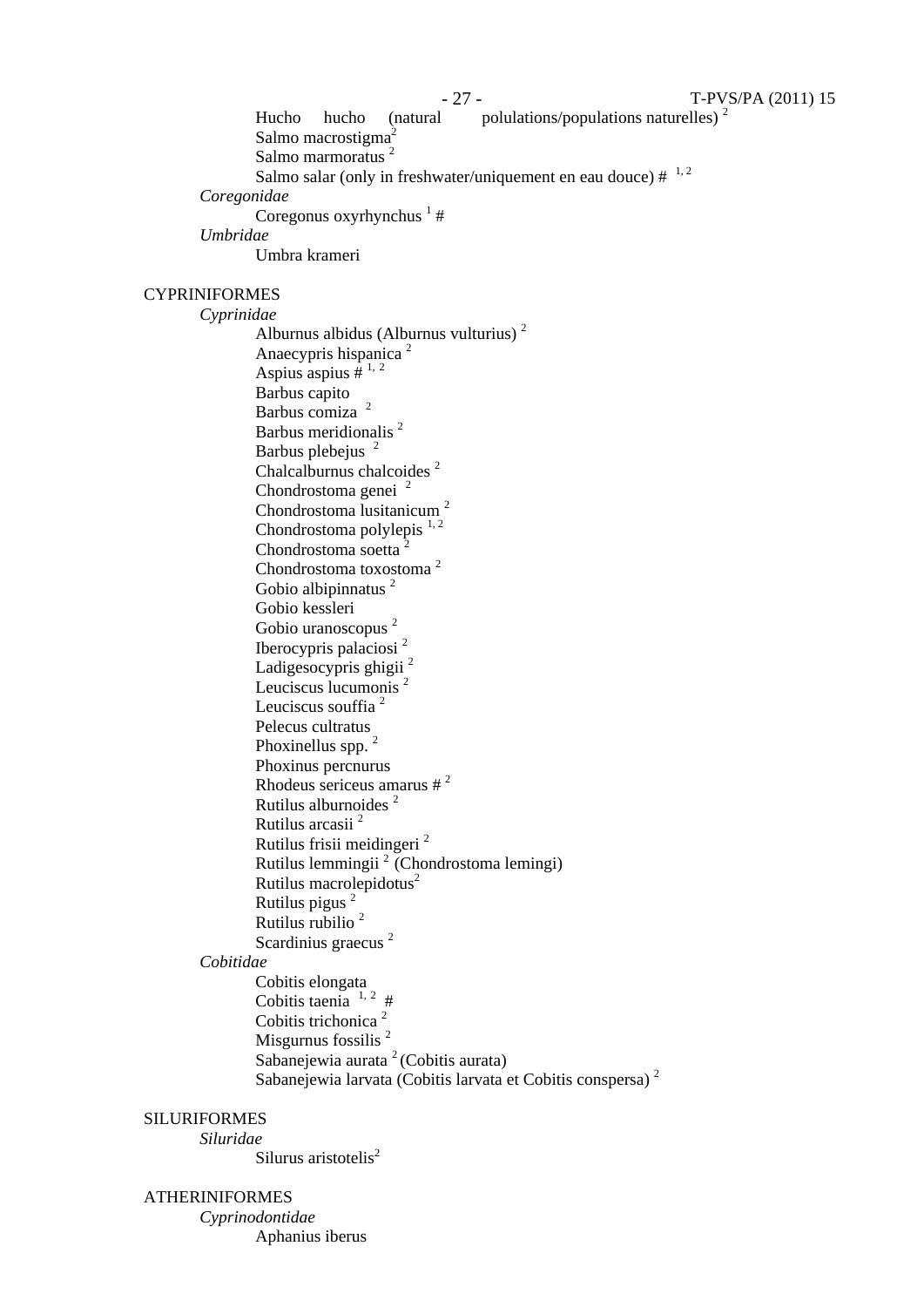Aphanius fasciatus Valencia hispanica Valencia letourneuxi

### SCORPAENIFORMES

*Cottidae*

Cottus gobio  $1, 2 \#$ Cottus petiti

### PERCIFORMES

*Percidae*

Gymnocephalus baloni Gymnocephalus schraetzer<sup>2</sup> Romanichthys valsanicola<sup>2</sup> (proposed for Appendix II/proposition pour l'Annexe II) Zingel spp.  $^2$ 

### *Gobiidae*

Knipowitschia panizzae (Padogobius panizzae) 2 Padogobius nigricans<sup>2</sup> Pomatoschistus canestrini<sup>2</sup>

### **CLUPEIFORMES**

*Clupeidae* Alosa spp.  $#^2$ 

### **INVERTEBRATES/INVERTEBRES**

#### **Arthropods/Arthropodes**

### INSECTA

*Mantodea* Apteromantis aptera *Odonata* Coenagrion hylas (Coenagrion freyi) Coenagrion mercuriale Coenagrion ornatum Cordulegaster heros Cordulegaster trinacriae Gomphus graslinii Leucorrhinia pectoralis Lindenia tetraphylla Macromia splendens Ophiogomphus cecilia

### Oxygastra curtisii

### *Orthoptera*

Baetica ustulata Brachytrupes megacephalus Isophya costata Isophya harzi Isophya stysi Myrmecophilus baronii Odontopodisma rubripes Paracaloptenus caloptenoides Pholidoptera transsylvanica Stenobothrus (Stenobothrodes) eurasius

### *Coleoptera*

Agathidium pulchellum Bolbelasmus unicornis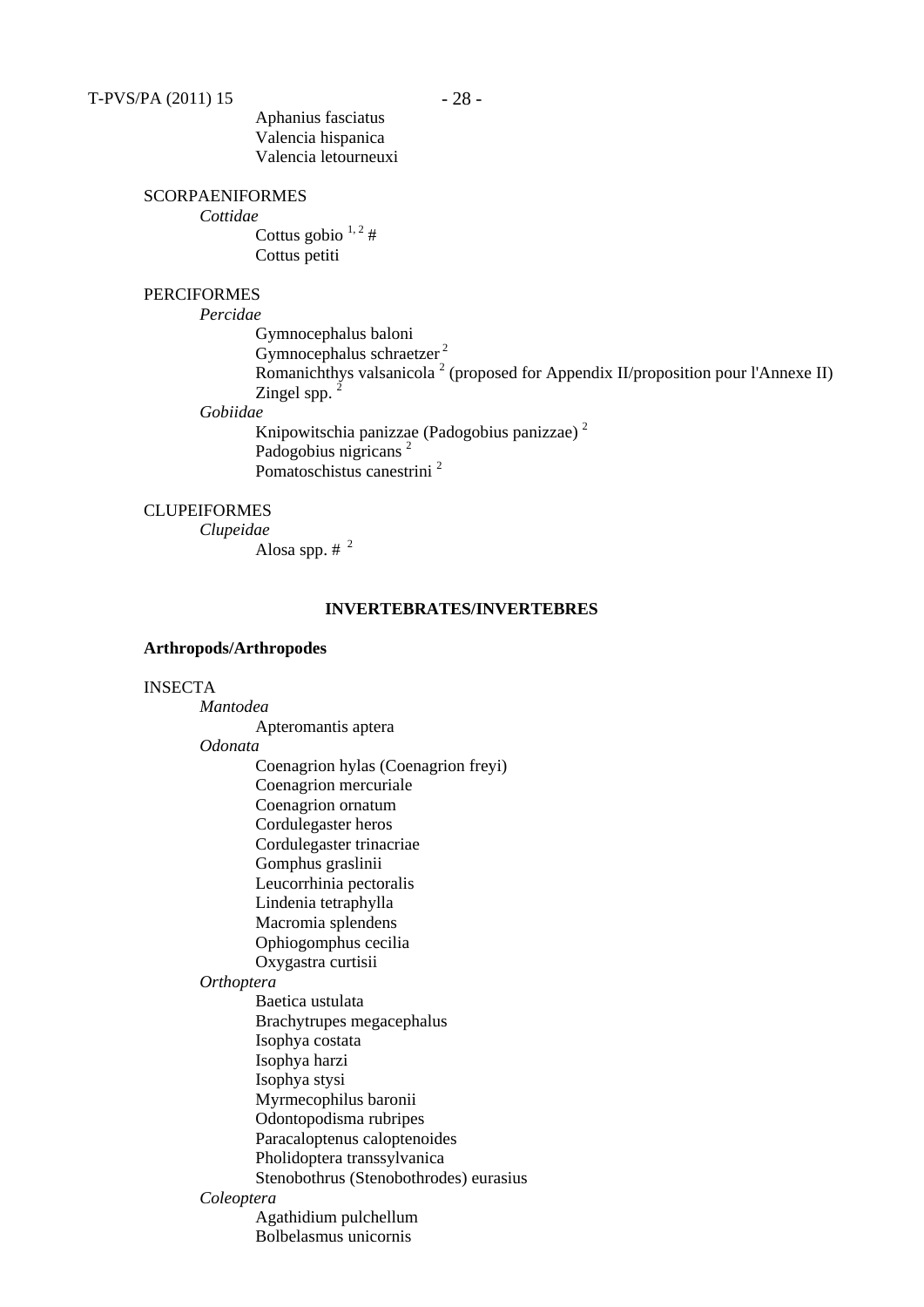Boros schneideri Buprestis splendens Carabus hampei Carabus hungaricus Carabus menetriesi pacholei<sup>2</sup> Carabus olympiae Carabus variolosus Carabus zawadszkii Cerambyx cerdo Corticaria planula<sup>2</sup> Cucujus cinnaberinus Dorcadion fulvum cervae Duvalius gebhardti Duvalius hungaricus Dytiscus latissimus Graphoderus bilineatus Leptodirus hochenwarti Limoniscus violaceus<sup>2</sup> Lucanus cervus<sup>2</sup> Macroplea pubipennis*<sup>2</sup>*  Mesosa myops<sup>2</sup> Morimus funereus<sup>2</sup> Osmoderma eremita Oxyporus mannerheimii <sup>2</sup> Phryganophilus ruficollis Pilemia tigrina Probaticus subrugosus Propomacrus cypriacus Pseudogaurotina excellens Pseudoseriscius cameroni Pytho kolwensis 2 Rosalia alpine Rhysodes sulcatus Stephanopachys linearis<sup>2</sup> Stephanopachys substriatus<sup>2</sup> Xyletinus tremulicola <sup>2</sup> *Hemiptera* Aradus angularis<sup>2</sup> *Lepidoptera* Agriades glandon aquilo  $2$ Arytrura musculus Callimorpha (Euplagia, Panaxia) quadripunctaria  $\#^2$ Catopta thrips Chondrosoma fiduciarium Clossiana improba <sup>2</sup> Coenonympha oedippus Colias myrmidone Cucullia mixta Dioszeghyana schmidtii Erannis ankeraria Erebia calcaria Erebia christi Erebia medusa polaris 2 Eriogaster catax Euphydryas (Eurodryas, Hypodryas) aurinia Glyphipterix loricatella Gortyna borelii lunata Graellsia isabellae<sup>2</sup>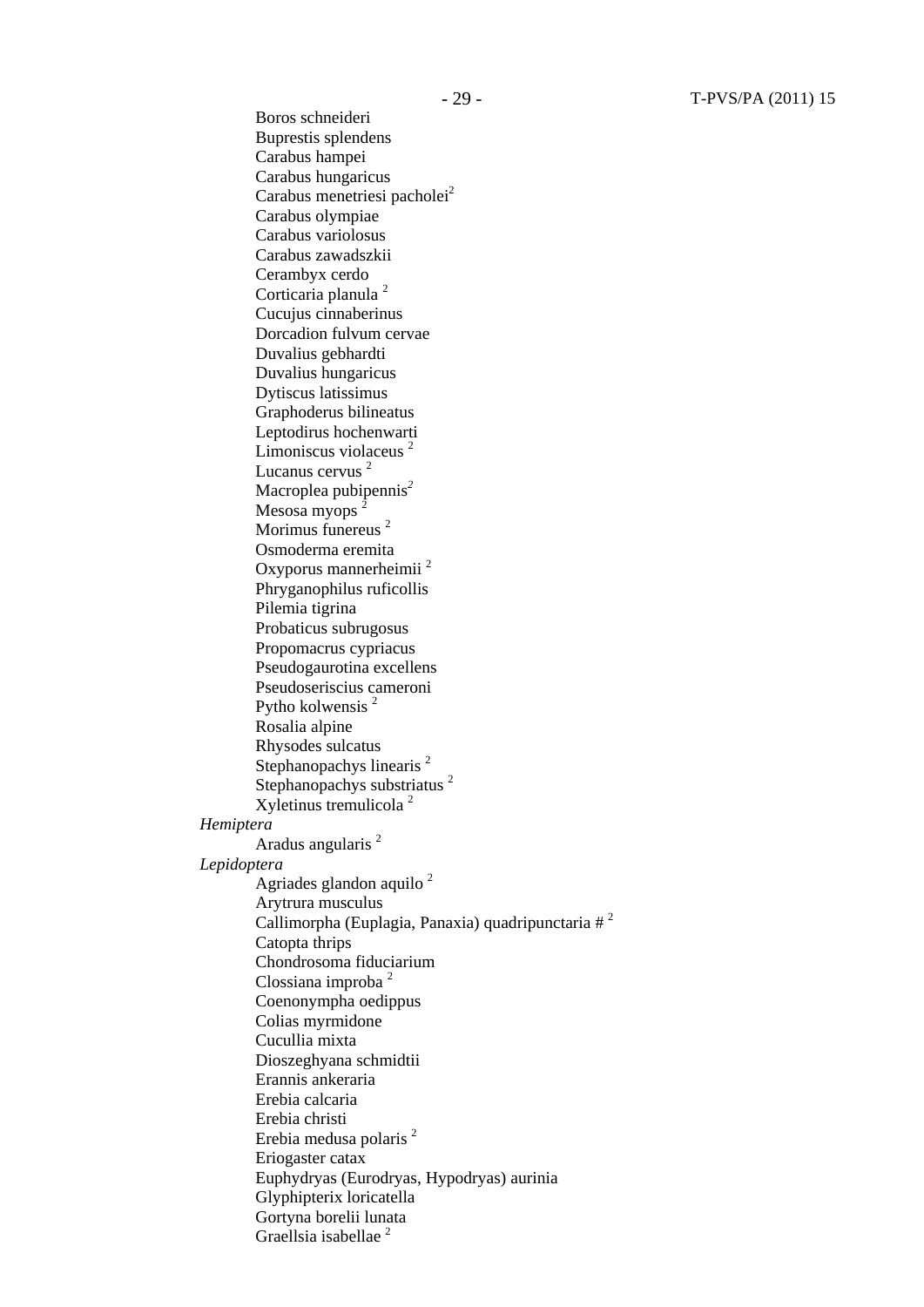# $T-PV S/PA (2011) 15 - 30 -$

Hesperia comma catena<sup>2</sup> Hypodryas maturna Leptidea morsei Lignyoptera fumidaria Lycaena dispar Lycaena helle Maculinea nausithous Maculinea teleius Melanargia arge Nymphalis vaualbum Papilio hospiton Phyllometra culminaria Plebicula golgus Polymixis rufocincta isolata Polyommatus eroides Pseudophilotes bavius Xestia borealis 2 Xestia brunneopicta <sup>2</sup> Xylomoia strix

#### **CRUSTACEA**

*Decapoda*

Austropotamobius pallipes<sup>2</sup> Austropotamobius torrentium *Isopoda*

Armadillidium ghardalamensis

#### ARACHNIDA

*Pseudoscorpiones* Anthrenochernes stellae<sup>2</sup>

### **Molluscs/Mollusques**

# GASTROPODA

*Cycloneritimorpha*  Theodoxus transversalis *Dyotocardia* Gibbula nivosa (Med.) *Hygrophila*  Anisus vorticulus *Mesogastropoda*  Paladilhia hungarica Sadleriana pannonica *Stylommatophora* Caseolus calculus Caseolus commixta Caseolus sphaerula Chilostoma banaticum Discus guerinianus Discula leacockiana Discula tabellata Elona quimperiana Geomalacus maculosus Geomitra moniziana Helicopsis striata austriaca<sup>2</sup> Hygromia kovacsi Idiomela (Helix) subplicata <sup>2</sup> Lampedusa imitatrix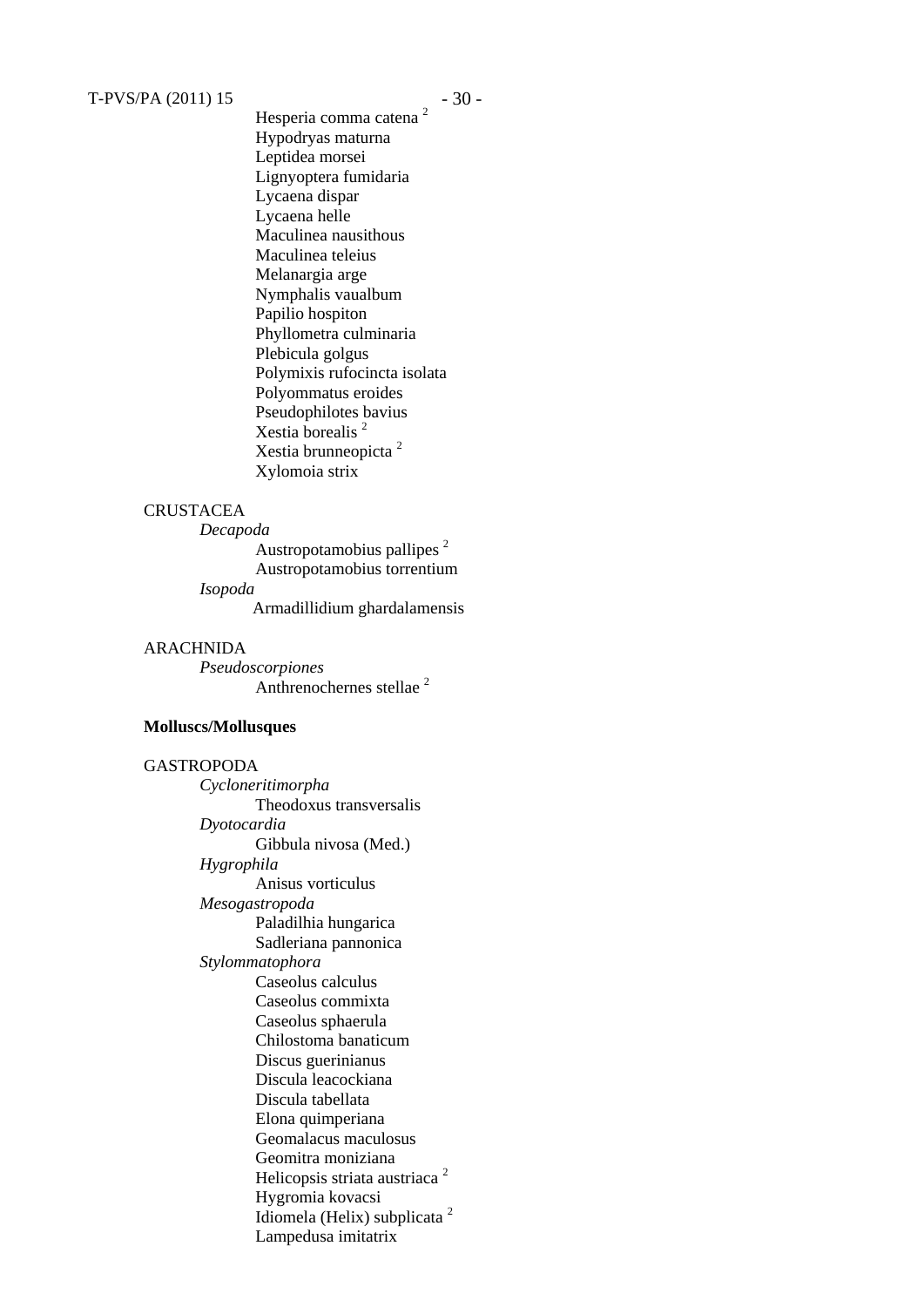Lampedusa melitensis Leiostyla abbreviata Leiostyla cassida Leiostyla corneocostata Leiostyla gibba Leiostyla lamellosa Vertigo angustior<sup>2</sup> Vertigo genesii<sup>2</sup> Vertigo geyeri 2 Vertigo moulinsiana <sup>2</sup>

# BIVALVIA

*Unionoida*

Margaritifera durrovensis (Margaritifera margaritifera)<sup>2</sup> Margaritifera margaritifera<sup>2</sup> Unio crassus *Dreissenidae*  Congeria kusceri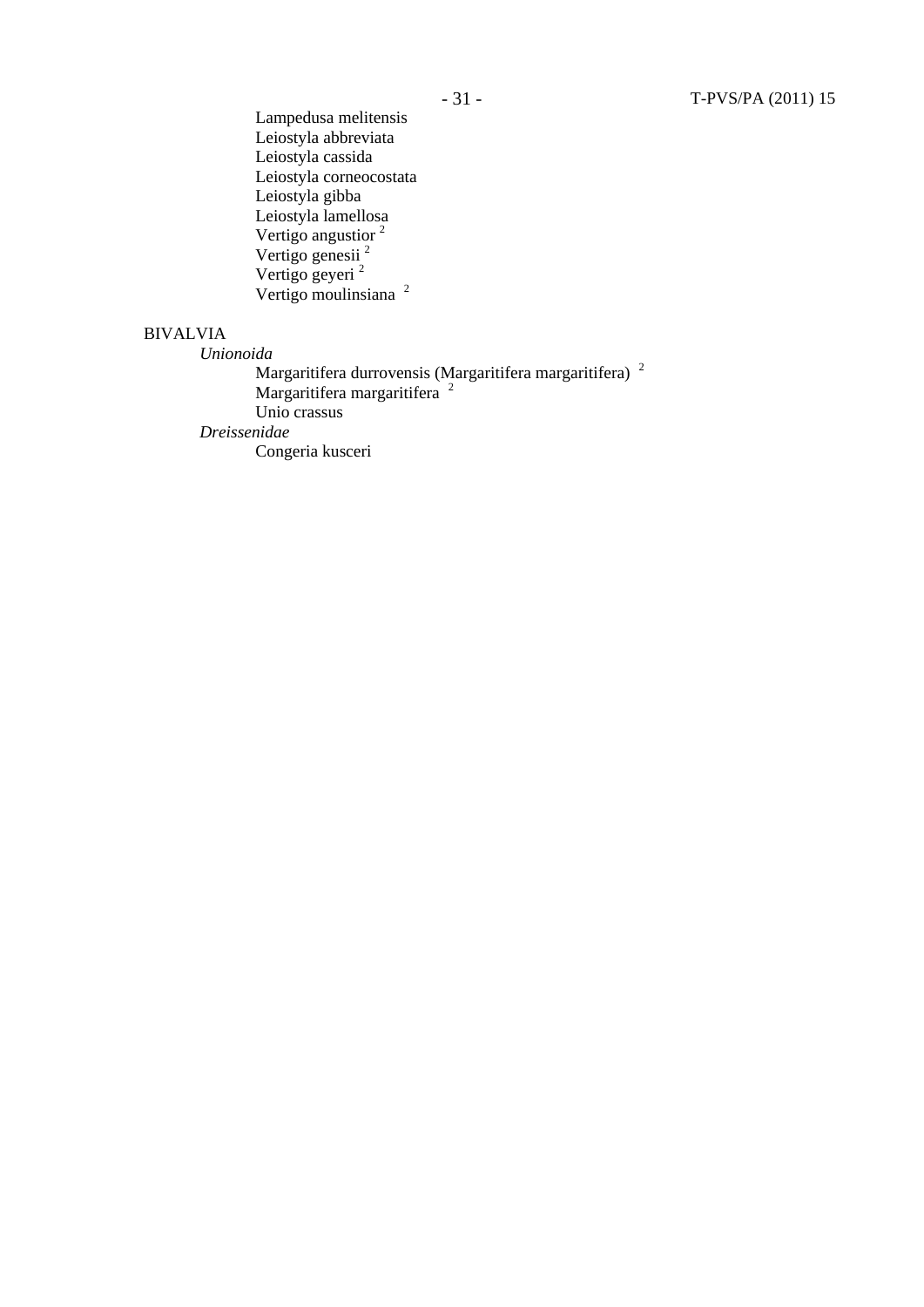### **LIST OF SPECIES IDENTIFIED AS CANDIDATES BY THE STANDING COMMITTEE FOR POTENTIAL AMENDMENT OF ANNEX I OF RESOLUTION 6, OR, OF APPENDICES I OR II OF THE BERN CONVENTION IF NEED BE**

**LISTE D'ESPÈCES IDENTIFIÉES PAR LE COMITÉ PERMANENT EN TANT QUE CANDIDATES ÉVENTUELLES POUR L'AMENDEMENT DE L'ANNEXE 1 DE SA RÉSOLUTION n°6, OU, LE CAS ÉCHÉANT, DES ANNEXES I OU II DE LA CONVENTION** 

### **VERTEBRATES/VERTÉBRÉS**

#### **Mammals/Mammifères**

RODENTIA

*Gliridae*

Dryomis laniger

#### **CETACEA**

*Balaenopteridae* Balaenoptera physalus (Med.) *Physeteridae* Physeter macrocephalus (Med.)

#### **Birds/Oiseaux**

#### PASSERIFORMES

*Alaudidae* Melanocoryphya bimaculata *Sylvidae*  Sylvia mystacea Hippolais languida Phylloscopus lorenzii *Fryngillidae* Serinus pusillus *Turdidae* Irania gutturalis Oenanthe finschii *Prunellidae*  Prunella atrogularis Prunella ocularis

#### **CORACIFORMES**

*Alcedinidae* Ceryle rudis

#### **Reptiles**

SAURIA

*Chamaeleonidae* Chamaeleo chamaeleon *Lacertidae* Lacerta dugesii Lacerta parva Lacerta princeps Podarcis filfolensis *Colubridae*

### OPHIDIA

Coluber gyarosensis *Viperidae* Vipera darevski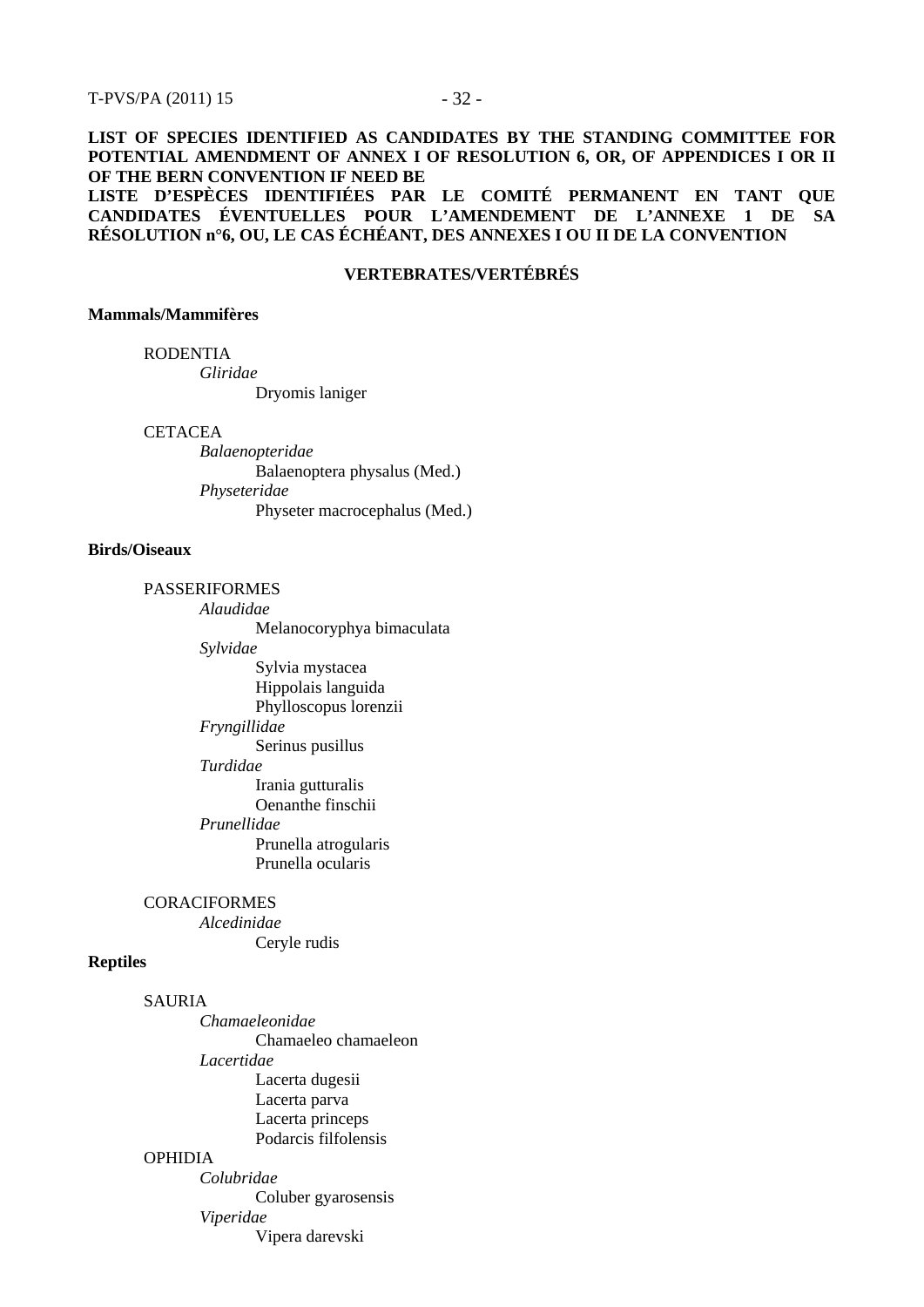#### **Amphibians/Amphibiens**

CAUDATA

*Salamandridae* Euproctus platycephalus

ANURA

*Discoglossidae* Alytes dickhilleni

### **Fish/Poissons**

### **OSTEICHTHYES**

ACIPENSERIFORMES

*Acipenseridae* Acipenser nudiventris

SALMONIFORMES

*Salmonidae* Salmothymus ohridanus

### CYPRINIFORMES

*Cyprinidae* Aulopyge hugeli Chondrostoma kneri Chondrostoma lemingi Chondrostoma phoxinus 2 Leucaspius stymphalicus Leuciscus illyricus Leuciscus microlepis Leuciscus polylepis Leuciscus svallize Leuciscus turskyi Leuciscus ukliva Pachychilon pictum Pomatoschistus tortonesei (Med.) Pseudophoxinus marathonicus (Leucaspius marathonicus) Pseudophoxinus stymphalicus (Leucaspius stymphalicus) Rutilus macedonicus Rutilus racovitzai

### *Cobitidae*

Cobitis aurata Cobitis caspia Cobitis caucasia Cobitis hassi Cobitis paludicola Cobitis romanica Sabanejewia calderoni

### **SCORPAENIFORMES**

*Cottidae* 

Cottus ferruginosus

# PERCIFORMES

*Percidae*

Gymnocephalus acerina Percarina demidoffi